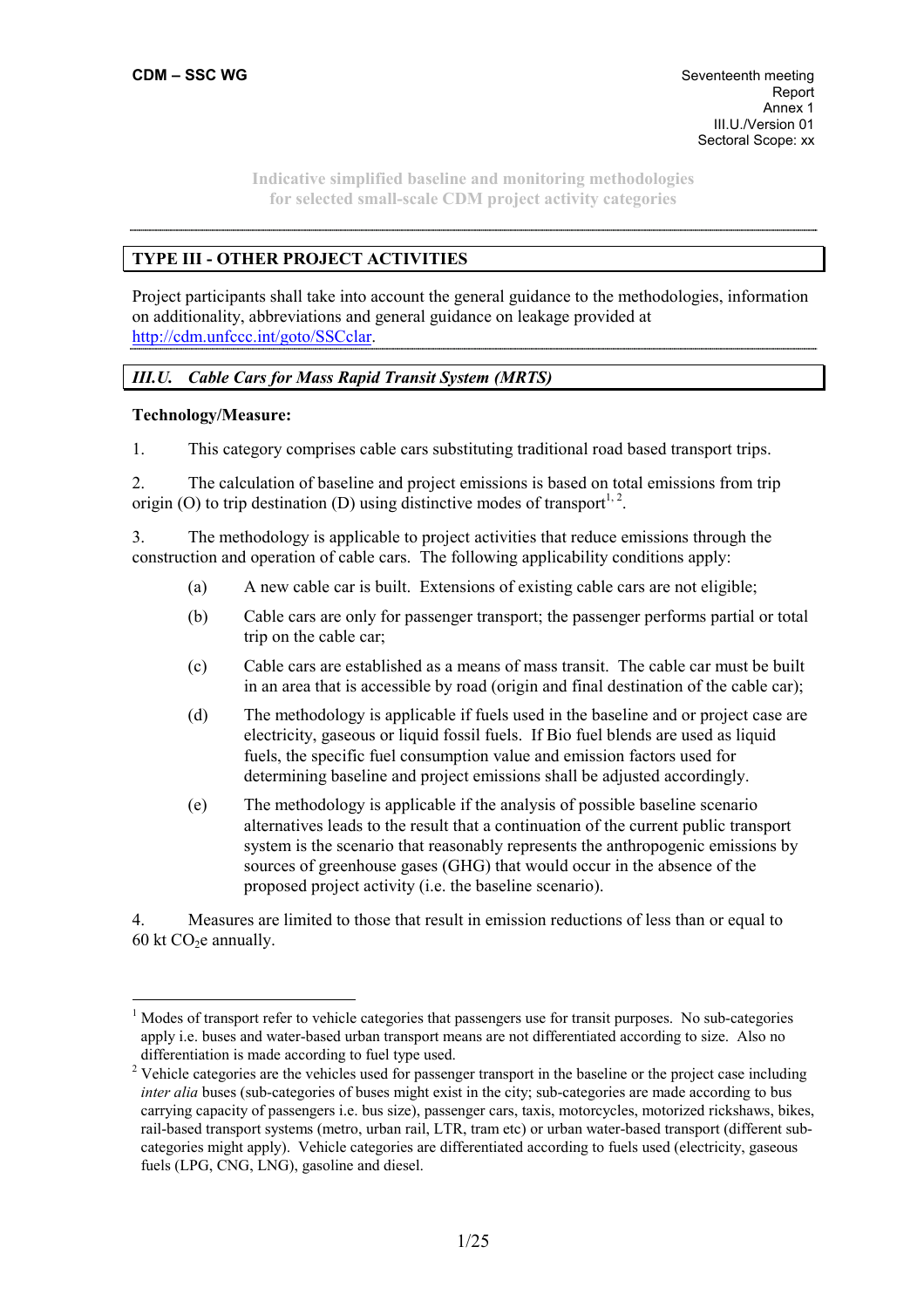## *III.U. Cable Cars for Mass Rapid Transit System (MRTS)(cont)*

## **Project Boundary**

5. The spatial extent of the project boundary is the geographical area of trips of passengers using the cable car.

6. If electricity is sourced from an interconnected grid for the operation of the transport system, the project boundary also includes the power plants physically connected to the grid supplying power to the project. In this regard the guidance in "Tool to calculate baseline, project and/or leakage emissions from electricity consumption" shall be followed.

7. Only CO2 emissions from liquid fuels are considered for calculation of project and baseline emissions while for gaseous fuels  $CH_4$  is included in addition to  $CO_2$ . N<sub>2</sub>O emissions are not included.

#### **Baseline Emissions**

 $\overline{a}$ 

8. The baseline is determined by assessing alternatives to public transport in the project region including *inter alia* a continuation of the current situation and the project realized without the CDM.

9. GHG emission reductions are achieved through an improved efficiency of transporting passengers with the cable car compared to the traditional transport mode that passengers would have used in absence of the project activity. The indicator used to demonstrate and calculate emission reductions is emissions per passenger-kilometre (PKM). That is, the project emissions per PKM are compared to the baseline emissions per PKM. The methodology assumes that the passengers do not change origin and destination of their trip except in the case of induced trips<sup>3</sup>, which would not have occurred in absence of the project. Latter is taken into consideration with the survey described in the annex. However, the project may change trip structures including the modes used or the total trip distance.

10. Baseline emissions are those that would have been caused by passengers using the cable car using baseline modes of transport. The baseline emissions include total trip emissions of project passengers from their trip origin to their trip destination.

<sup>&</sup>lt;sup>3</sup> Passengers (such as tourists) that may have been induced to travel because of the existence of the project activity and those trips are seasonal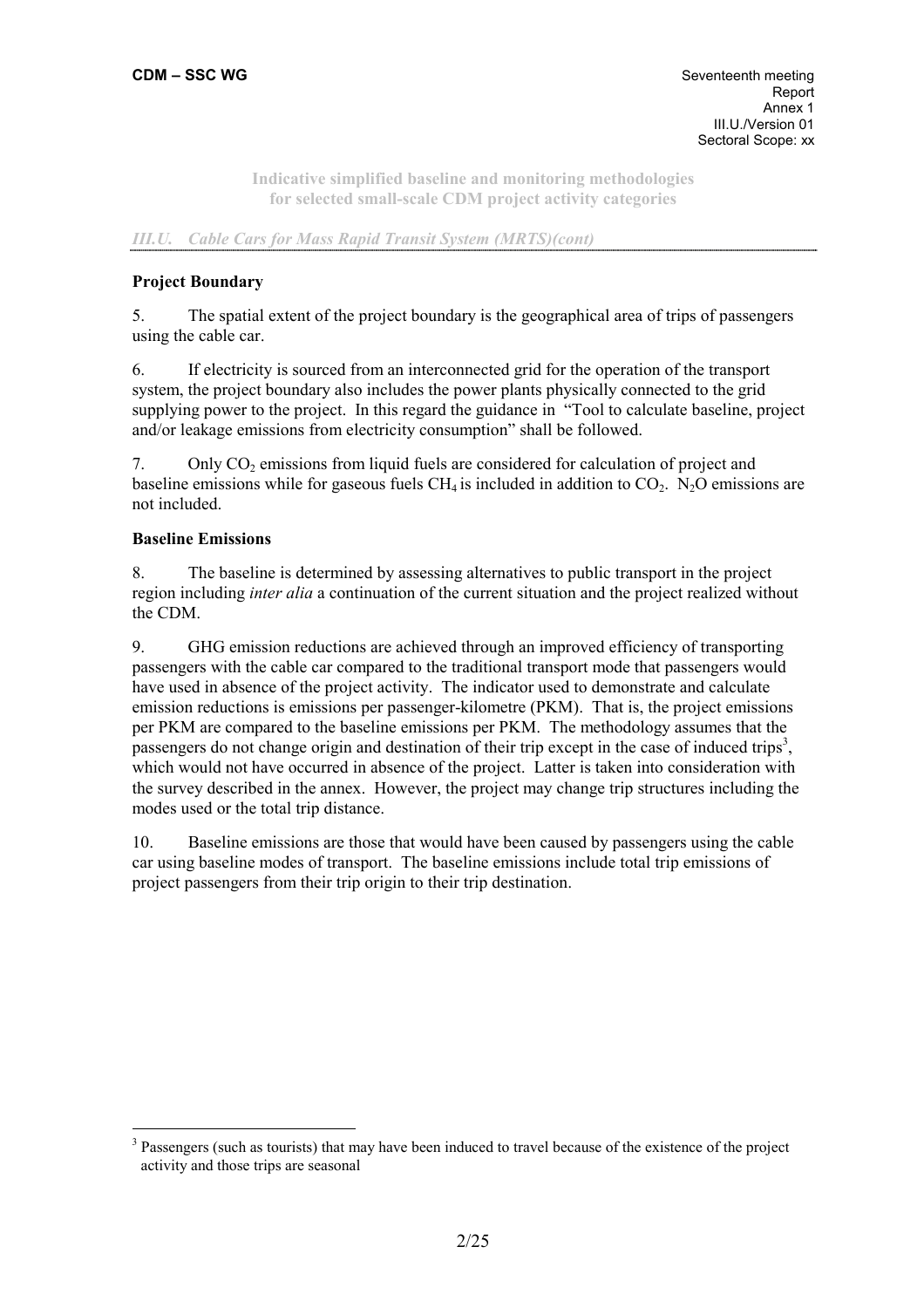*III.U. Cable Cars for Mass Rapid Transit System (MRTS)(cont)* 



## **Graph 1: Baseline and Project Emissions**

motorcycles) in the baseline have to be identified in a first step. Vehicle categories not common in the project boundary can be excluded. In the next step, the emission factor per passenger kilometre for each vehicle category is determined. This is calculated *ex ante* and includes a fixed technology-improvement factor per vehicle category.

11. To calculate baseline emissions, the relevant vehicles categories (e.g. buses, taxis,

12. GHG emission per kilometre for each vehicle category is calculated *ex ante* and remains fixed for the project period. It is a value based on specific fuel consumption data of the respective category and it is annually updated according to the technology improvement factor per vehicle category<sup>4</sup>.

# **Formula (1): Emission factor per Kilometre per vehicle category**

$$
EF_{KM,i} = \sum_{x} \left[ SFC_{x,i} \times NCV_{x} \times EF_{CO2,x} \times \frac{N_{x,i}}{N_{i}} \right] \times IR_{i}^{t}
$$
 (1)

Where:

 $\overline{a}$ 

| $\mathit{EF}_{\mathit{KM},i}$ | Emission factor per kilometre of vehicle category $i$ (grCO <sub>2</sub> /km) |
|-------------------------------|-------------------------------------------------------------------------------|
|-------------------------------|-------------------------------------------------------------------------------|

*XFC*<sub>*x*</sub> *Specific fuel consumption of vehicle category <i>i* **using fuel type** *x* **prior project** start (gr/km)

*NCV*<sub>*x*</sub> Net calorific value of fuel *x* (J/gr)

 $EF_{CO2x}$  Carbon emission factor for fuel type *x* (grCO<sub>2</sub>/J)

*N<sub>xi</sub>* Number of vehicles of category *i* using fuel type *x* prior project start (units)

<sup>&</sup>lt;sup>4</sup> Introduction of technology improvement factor is due to the fact that under business as usual conditions emission factors per vehicle category per fuel type may change due to: a) Vehicles are replaced with more efficient ones; b) Vehicles in stock tend to increase emissions based on wear and tear.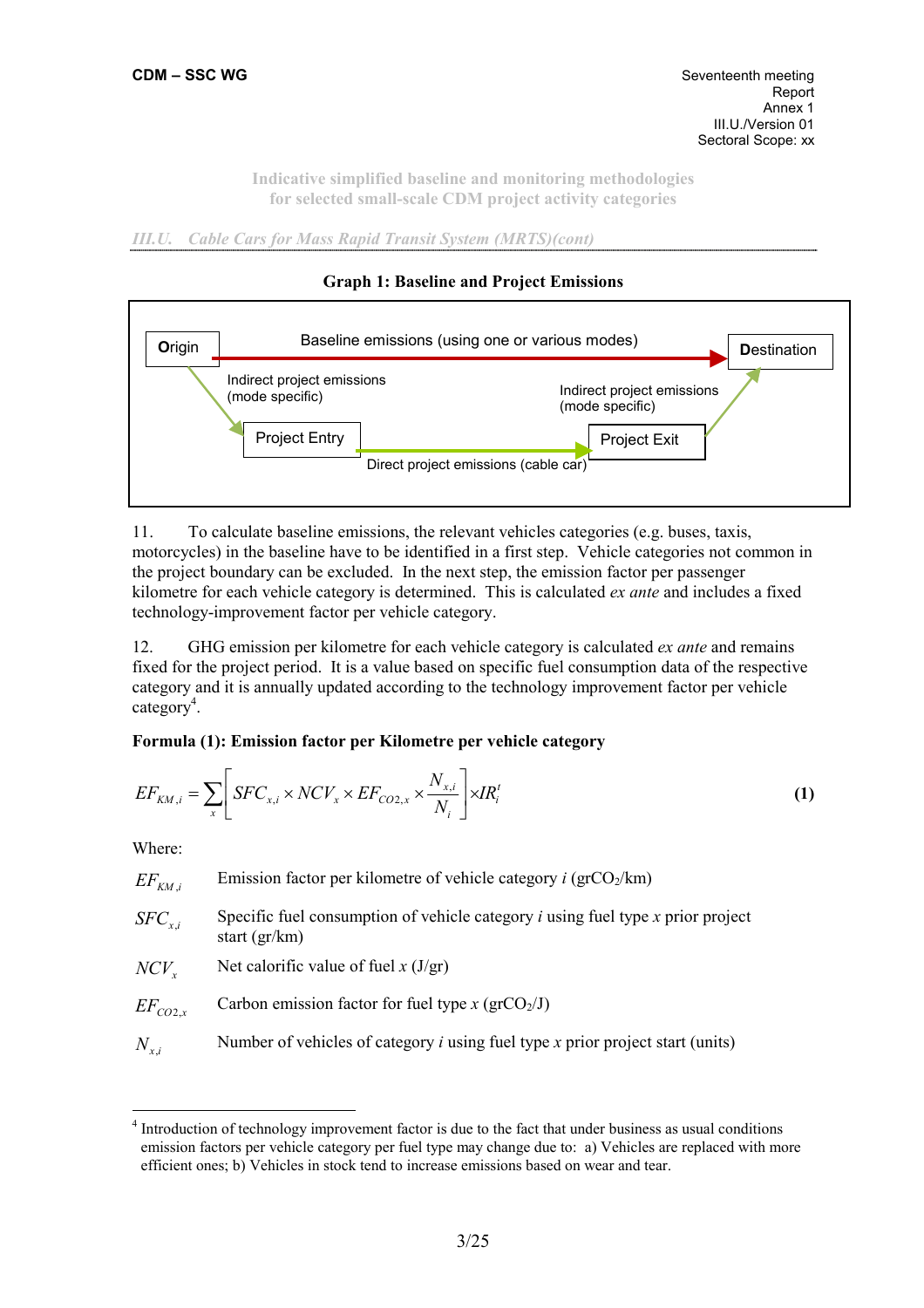## *III.U. Cable Cars for Mass Rapid Transit System (MRTS)(cont)*

- *N<sub>i</sub>* Number of vehicles of category *i* prior project start (units)
- $IR_i^t$ *<sup>i</sup> IR* Technology improvement factor for the vehicle of category *i* per year *t.* The improvement rate is applied to each calendar year. The default value of the technology improvement factor for all vehicle categories is fixed as 0.99
- *t* Year counter for the annual improvement (dependent on age of data per vehicle category)

13. If various sub-categories of buses exist (e.g. small, medium, large units) the emission factor is calculated per sub-category.

14. For vehicles using electricity, the associated emissions shall be estimated in accordance with "Tool to calculate baseline, project and/or leakage emissions from electricity consumption"

15. The emission factor for each mode of transport i.e., emissions per PKM should be reassessed for each new crediting period. This may require studies or reliable up to date literature data (e.g., specific fuel consumption and occupation rate studies) in order to reflect the new situation in the corresponding city.

16. Two alternatives are proposed to determine specific fuel consumption (in the order of preference):

- Alternative 1: Determination of fuel consumption data using the data from the entire fleet e.g. the data from bus or taxi companies or from a representative sample for the respective vehicle category and fuel type. Sampling units per category and fuel should be representative of the below core characteristics to ensure that the sample is as close as possible to the actual vehicle composition of the city;
	- o Vehicle sub-categories if relevant (e.g. Jeeps, Pick-Ups);
	- $\circ$  Vehicle age and motorization<sup>5</sup>;

 $\overline{a}$ 

- o To be conservative, fuel consumptions based on samples shall be based on the lower end of uncertainty band at a 95% confidence level *i.e.* with 95% probability that the actual average fuel consumption is equal to or higher than the value used by the project.
- Alternative 2: Use of fixed values based on national or international literature. The literature data shall be either based on measurements of similar vehicles in comparable surroundings (e.g. from comparable cities of other countries) or based on identification of the vehicle age and technology of representative vehicles circulating in the project city and then matching the identified categories with the most appropriate IPCC default values. The most important proxy to identify vehicle technologies is the average age of vehicles used in the zone of influence of the

<sup>&</sup>lt;sup>5</sup> Vehicle age and technology (related often to emission standards such as Euro standards) are factors, which influence to a significant extent the fuel consumption. This is recognized e.g. by IPCC default factors which are characterized according to age and technology.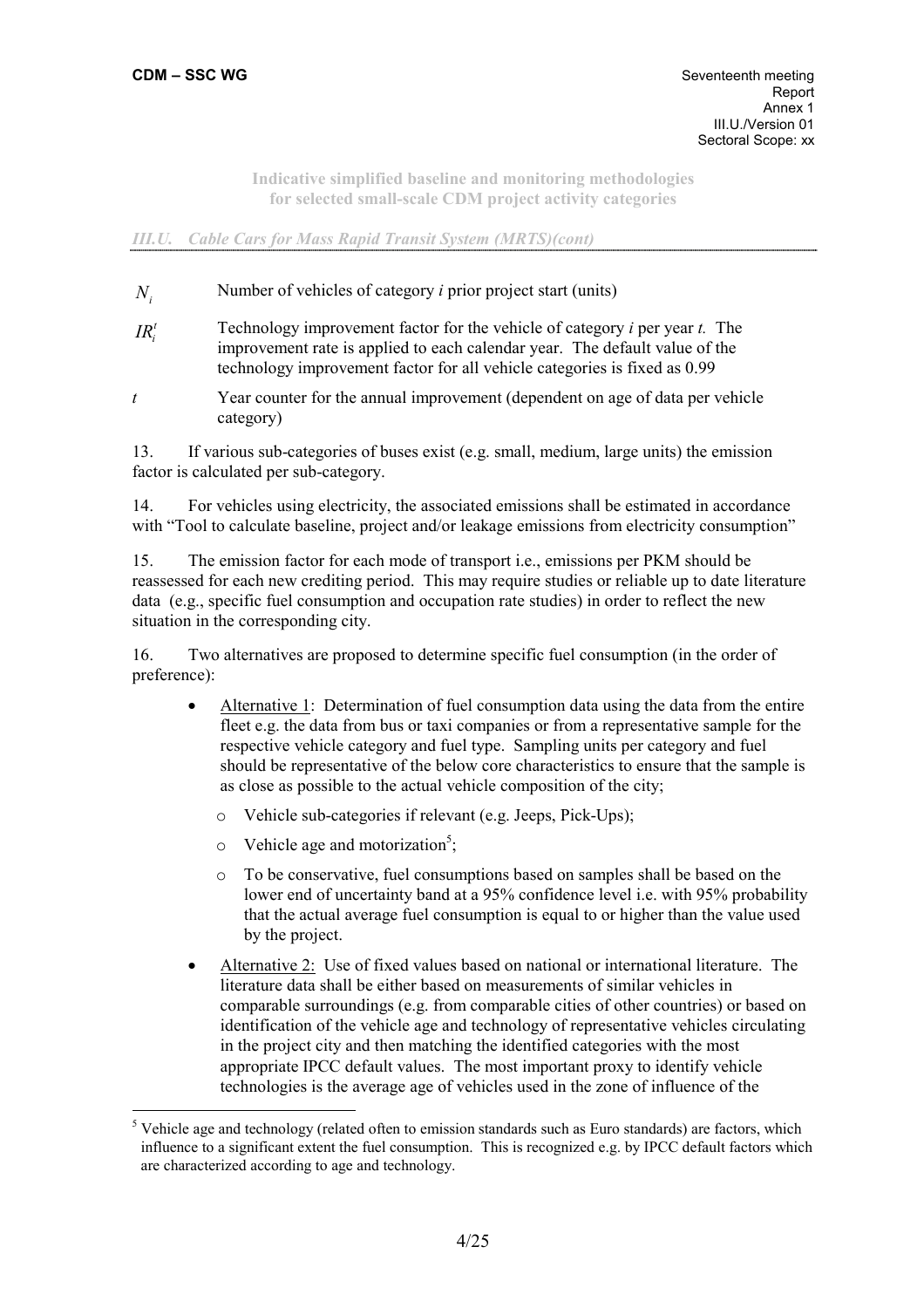*III.U. Cable Cars for Mass Rapid Transit System (MRTS)(cont)* 

project. To determine if US, Japanese or European default factors apply, either the local vehicle manufacturer information can be used (if a domestic motor vehicle industry with significant market share is prevalent) or the information from the source of origin of vehicle imports is used.

## **Table 1: Default Emission Factors for CH4 Emissions of Vehicles Using Gaseous Fuels**  (grCO<sub>2</sub> e per km)

| <b>Vehicle category</b>   | grCO <sub>2</sub> e per km | <b>Source</b>                               |
|---------------------------|----------------------------|---------------------------------------------|
| Buses CNG up to Euro 4    | 113                        | IPCC 2006 table 3.2.5                       |
| Buses CNG Euro 4 or later | 19                         | IPCC 2006 table 3.2.5                       |
| Light duty vehicles CNG   | 10                         | IPCC 2006 table 3.2.4 (average of upper and |
|                           |                            | lower level)                                |
| Light duty vehicles LPG   |                            | IPCC 2006 table $3.2.5$ (urban cycle)       |

17. The emissions per passenger for each vehicle category are determined as per the below guidance. All data used is determined ex-ante. A change in the average occupancy rate of the identified vehicles is registered as leakage of the project.

# **Formula (2): Emissions per PKM**

$$
EF_{PKM,i} = \frac{EF_{KM,i}}{OC_i}
$$
 (2)

Where*:* 

 $EF_{p_{kM,i}}$  Emission factor per passenger-kilometre of vehicle category *i* (grCO<sub>2</sub>/PKM)

 $EF_{kM,i}$  Emission factor per kilometre of vehicle category *i* (grCO<sub>2</sub>/km)

 $OC<sub>i</sub>$  Average occupation rate of vehicle category *i* prior project start (passengers)<sup>6</sup>

18. The baseline emissions for all passengers transported by the project are calculated using following steps:

# *Step 1: Survey*

 $\overline{a}$ 

19. Baseline emissions cover the entire emissions, which would have been caused by the project passenger in absence of the project from his trip origin to his trip destination using potentially various modes of transport for segments of his trip. A representative sample survey of passengers using the project transport system shall be conducted four times a year (once every quarter) to capture potential seasonal effects of passenger transport. The average value of the four (4) surveys is taken. The surveys should commence no later than six months from the commissioning of the project. The surveys are conducted only for one year and are not repeated yearly. The principles for conducting the survey as well as a default survey template are found in

<sup>6</sup> In the case of taxis the driver is not included.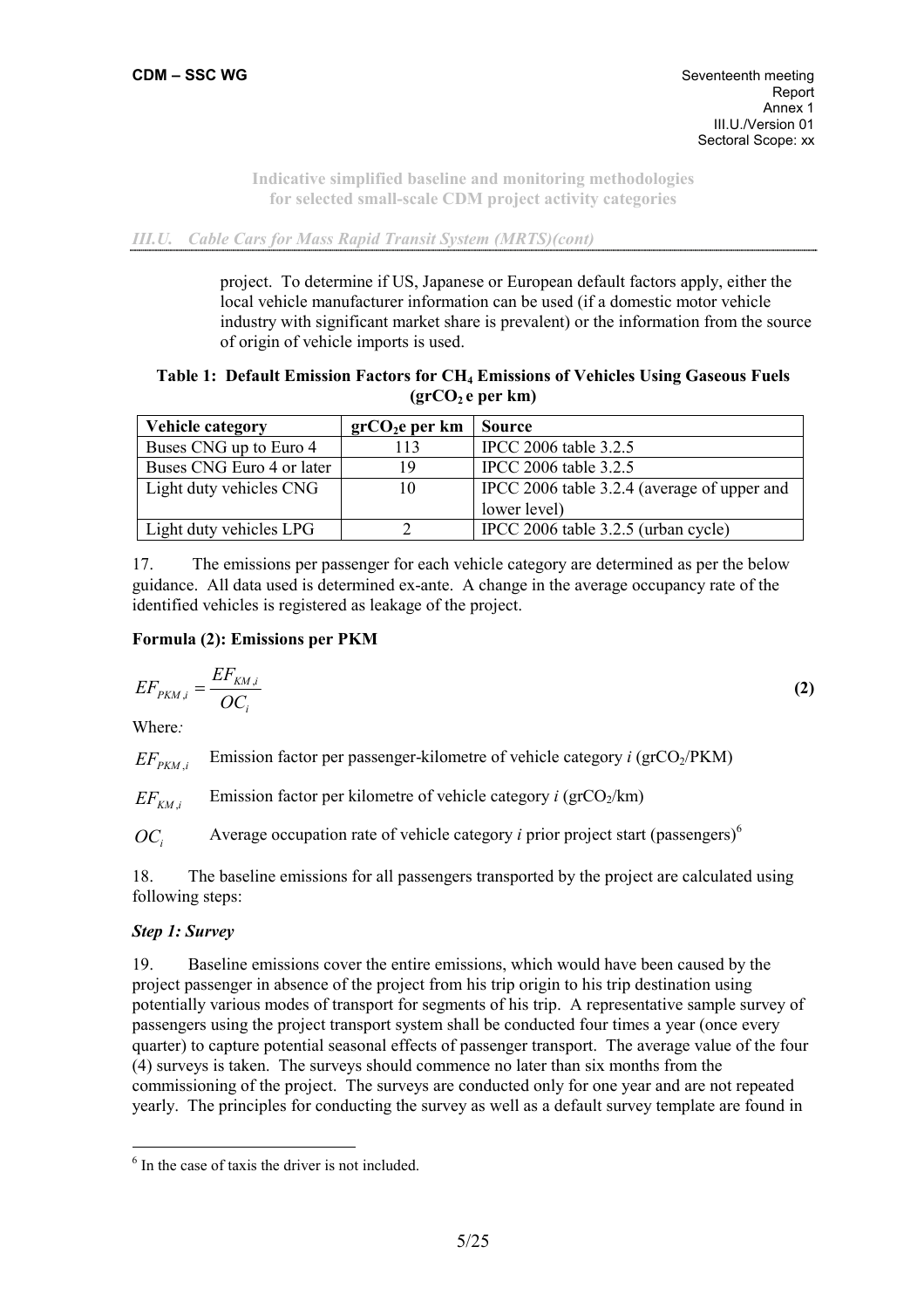# *III.U. Cable Cars for Mass Rapid Transit System (MRTS)(cont)*

the annex. The key objective of the survey is to identify how project passengers would have made the trip in absence of the project i.e. what mode(s) of transport they would have used over the distances to reach their trip destination. The origin (O) and destination (D) of the trip is assumed to be equal in the baseline and in the project case with the exception of induced traffic which is included only as project trip contributing to project emission but not included in the baseline trips. The trip distance and the modes used between O and D are however different in the baseline than in the project case. To fully capture all potential changes, the methodology thus compares emissions per O-D trip of the baseline with emissions per O-D trip of the project.

## *Step 2: Determine Average Trip Distance per Mode of Transport*

20. Calculate the average trip distance for each mode of transport. To ensure a conservative approach, the average trip distance per mode shall be at the lower end of uncertainty band at a 95% confidence level<sup>7</sup>. All calculations are made separately for each survey.

## *Step 3: Total baseline emissions per year*

21. Total baseline emissions are determined by multiplying the average trip distance per mode with the respective emission factor for this mode multiplied with the number of passengers who would have used the respective mode.

#### **Formula (3): Total Baseline Emissions**

$$
BE_{y} = \frac{\sum_{s} \sum_{i} P_{BL,i,s,y} \times TD_{BL,i,s,y} \times EF_{PKM,i}}{10^{6}}
$$
 (3)

Where:

 $\overline{a}$ 

| $BE_{v}$        | Baseline emissions in the year $y$ (tCO <sub>2</sub> e)                                                                               |
|-----------------|---------------------------------------------------------------------------------------------------------------------------------------|
| $P_{BL,i,s, y}$ | Passengers transported by the project in the quarter $s$ of the year $y$ who would<br>have used mode $i$ in the baseline (passengers) |
| $TD_{BL,i,s,y}$ | Average trip distance of passengers who would have used mode <i>i</i> in the baseline<br>in the quarter s of the year $y$ (kilometer) |
| $EF_{PKM,i}$    | Emission factor per passenger-kilometre of vehicle category $i$ (grCO <sub>2</sub> /PKM)                                              |
| $\sum$<br>S     | Sum of the four (4) surveys realized                                                                                                  |

#### **Formula (4): Baseline Passengers per Mode**

$$
P_{BL,i,s,y} = P_{s,y} \times SP_{BL,i,s,y} \tag{4}
$$

 $<sup>7</sup>$  This means there is 95% probability that the actual average trip distance per mode is equal to or higher than</sup> the value used by the project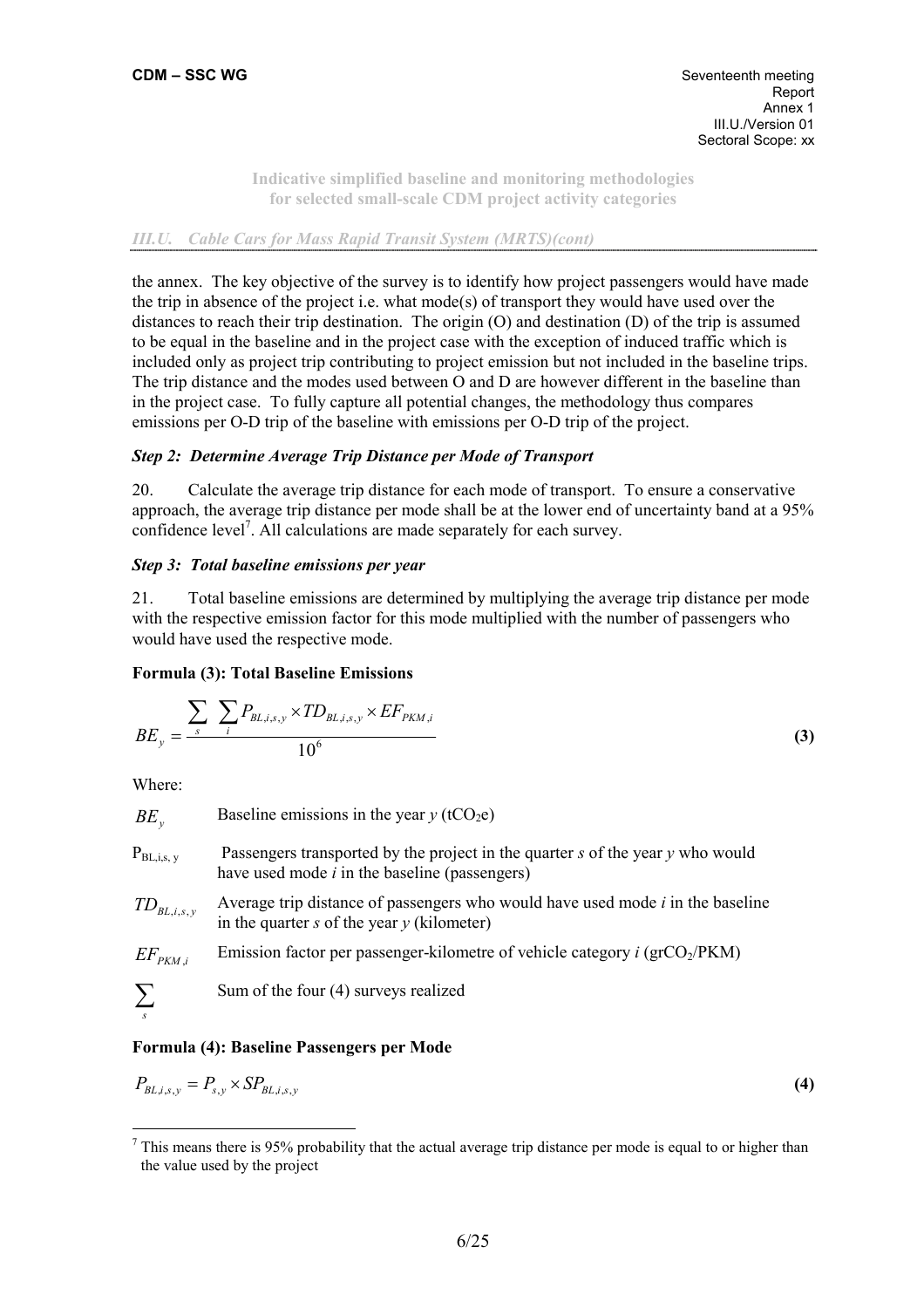# *III.U. Cable Cars for Mass Rapid Transit System (MRTS)(cont)*

### Where:

| $P_{BL,i,s,y}$    | Passengers transported by the project in the quarter $s$ of the year $\gamma$ who would<br>have mode $i$ in the baseline (passengers)         |
|-------------------|-----------------------------------------------------------------------------------------------------------------------------------------------|
| $P_{s,v}$         | Passengers transported by the project in the quarter $s$ of the year $y$ (passengers)                                                         |
| $SP_{BL,i,s,\nu}$ | Share of passengers transported by the project in the quarter $s$ of the year $y$ who<br>would have used mode <i>i</i> in the baseline $(\%)$ |

# **Project activity emissions**

22. Project emissions are based on the fuel and/or electricity consumed by the project multiplied with the respective GHG emission factor. Indirect emissions caused by project passengers from their trip origin to the project entry station and from the project exit station to the final trip destination are taken into account.

## **Graph 2: Direct and Indirect Project Emissions**



23. Direct project emissions (DPE) are based on the electricity consumption of the cable car calculated as per the procedures of "Tool to calculate baseline, project and/or leakage emissions from electricity consumption".

24. Indirect project emissions (IPE) are those caused by passengers from their origin point up to the project entry station and from the project exit station up to the final trip destination. The survey realized identifies the origin, project entry station, project exit station and the final destination of the passenger plus the modes used between the different points e.g. bike from origin to project entry station and metro from project exit station to final destination. The distances between origin and entry and between exit and destination are calculated based e.g. on electronic maps and GPS (identical to baseline trip determination) or on actual trip routes of modes of transport used (e.g. bus routes, metro routes).

25. The following steps are followed to calculate the indirect project emissions: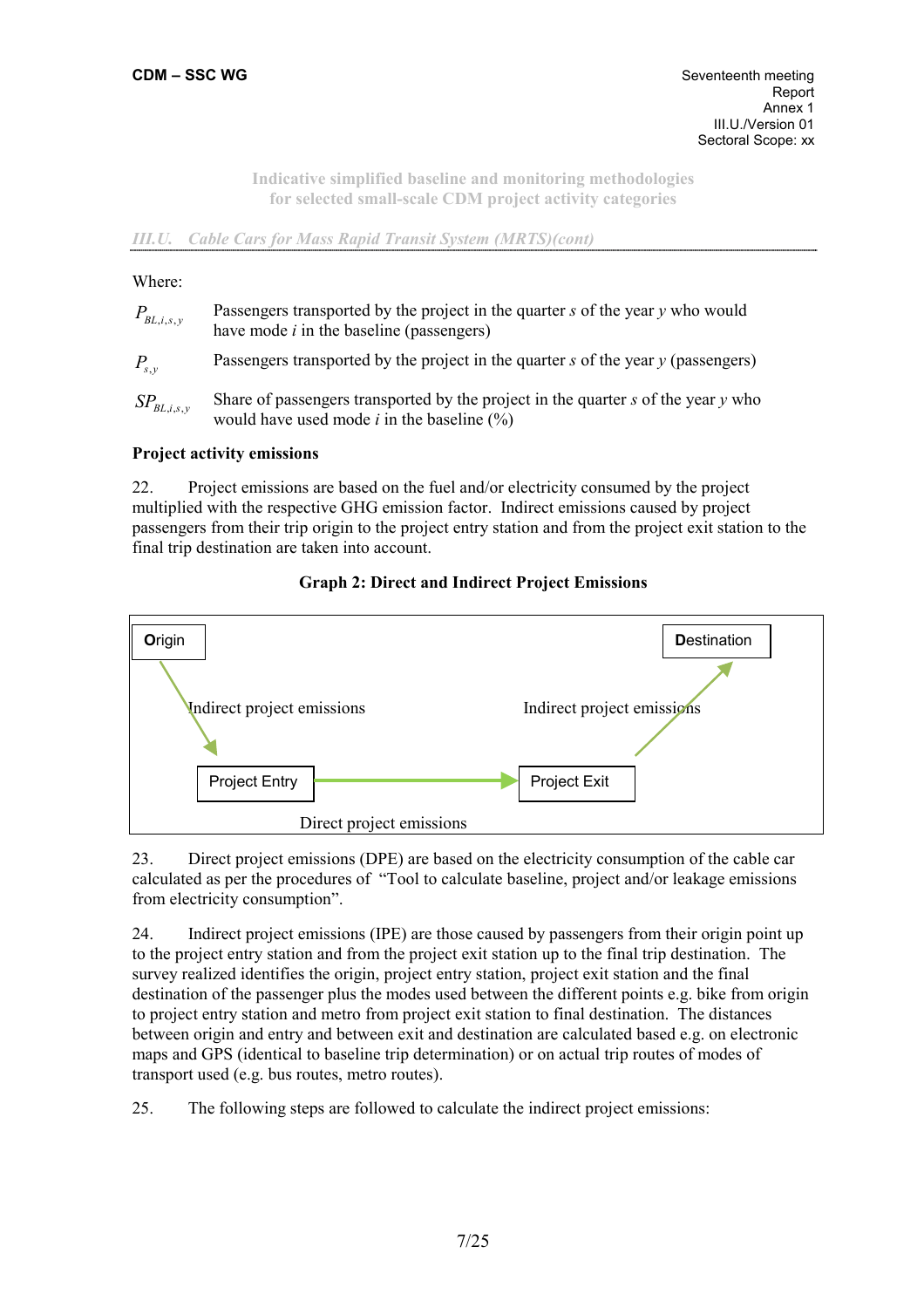# *III.U. Cable Cars for Mass Rapid Transit System (MRTS)(cont)*

# *Step 1: Survey*

26. A representative sample survey of passengers using the project transport system shall be conducted four times a year (once every quarter) to capture potential seasonal effects of passenger transport and the average value of the four (4) surveys is taken. The surveys should commence no later than six months from the commissioning of the project. The surveys are conducted only for one year and are not repeated yearly. The principles for conducting the survey as well as a default survey template are found in the annex. The survey objective is to identify what modes of transport passengers actually used from trip origin to project entry station and from project exit station to trip destination as well as the determination of the distances involved. The origin and destination of the trip is assumed to be equal for the baseline as for the project case with exception of induced traffic which is included only as a project trip and not included as baseline trip.

# *Step 2: Indirect trip distance per mode per passenger surveyed*

27. Calculate the average indirect project trip distance for each mode of transport. To ensure a conservative approach, the average indirect project trip distance per mode shall be at the higher end of uncertainty band at a 95% confidence level<sup>8</sup>.

# *Step 3: Total indirect project emissions*

# **Formula (5): Indirect Project Emissions**

$$
IPE_{y} = \frac{\sum_{s} \sum_{i} P_{p_{J,i,s,y}} \times TD_{p_{J,i,s,y}} \times EF_{PKM,i}}{10^{6}}
$$
 (5)

Where:

*IPE* Indirect project emissions in the year  $y$  (tCO<sub>2</sub>e)  $P_{PI}$  , *i*,*y* Number of passengers transported by the project in the quarter *s* of the year *y* using mode *i* for trips to and from the project system (passengers) *TD<sub>PI is</sub>*, Average trip distance of passengers using mode *i* in the quarter *s* of the year *y* to and from the project system (kilometer)  $EF_{PKM,i}$  Emission factor per passenger-kilometre of vehicle category *i* (grCO<sub>2</sub>/PKM) ∑*s* Sum of the four (4) quarterly surveys realized

# **Formula (6): Passengers per Mode**

$$
P_{p_{J,i,s,y}} = P_{s,y} \times SP_{p_{J,i,s,y}} \tag{6}
$$

 $\overline{a}$ <sup>8</sup> This ensures that there is 95% probability that the actual average indirect project trip distance per mode is equal to or lower than the value used by the project.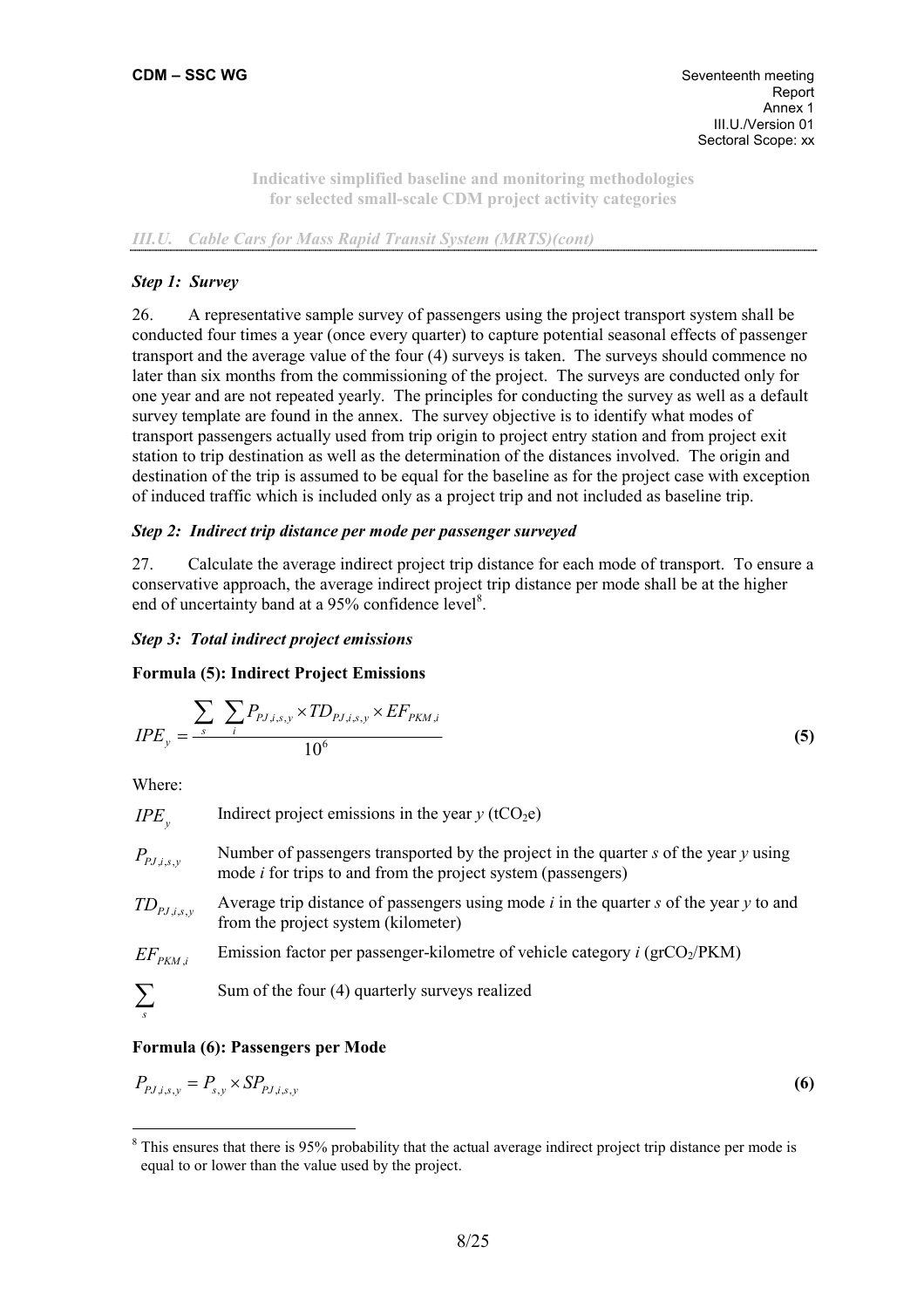## *III.U. Cable Cars for Mass Rapid Transit System (MRTS)(cont)*

#### Where:

| $P_{pJ,i,s,y}$  | Passengers transported by the project in the quarter s of the year $y$ using mode i for<br>trips to and from the project system (passengers)                          |
|-----------------|-----------------------------------------------------------------------------------------------------------------------------------------------------------------------|
| $P_{s,v}$       | Passengers transported by the project in the quarter $s$ of the year $y$ (passengers)                                                                                 |
| $SP_{PJ,i,s,y}$ | Share of passengers transported by the project in the quarter $s$ of the year $v$ using<br>mode <i>i</i> to and from the project systems $\left(\frac{\%}{\%}\right)$ |
|                 |                                                                                                                                                                       |

28. Total project emissions are the sum of indirect and direct project emissions.

# **Formula (7): Total Project Emissions**

$$
PE_y = DPE_y + IPE_y \tag{7}
$$

Where:

| $PE_{v}$  | Project emissions in the year $y$ (tCO <sub>2</sub> e)        |
|-----------|---------------------------------------------------------------|
| $DPE_{v}$ | Direct project emissions in the year $y$ (tCO <sub>2</sub> e) |

*IPE* Indirect project emissions in the year  $y$  (tCO<sub>2</sub>e)

# **Leakage**

29. For the sake of a conservative approach, leakage is only considered if the total annual effect is to reduce estimated emission reductions.

- (a) Upstream emissions related to Construction of project transport system (e.g., emissions from production of cement, steel and materials used in the cable car system)
- (b) Any significant (+10% or higher) change in the average occupancy rate of each of the vehicle category is considered as leakage of the project. See the monitoring section for the detailed guidance.

Note: The impact of induced traffic (additional trips) provoked through the new transport system is addressed directly in the project emissions and is not part of the leakage. This is addressed by including as project emissions due to the trips of passengers, which, in absence of the cable car project, would not have realized the trip.

#### **Emission reductions**

## 30. **Emission reductions are calculated as follows:**

$$
ER_y = BE_y - PE_y - LE_y \tag{8}
$$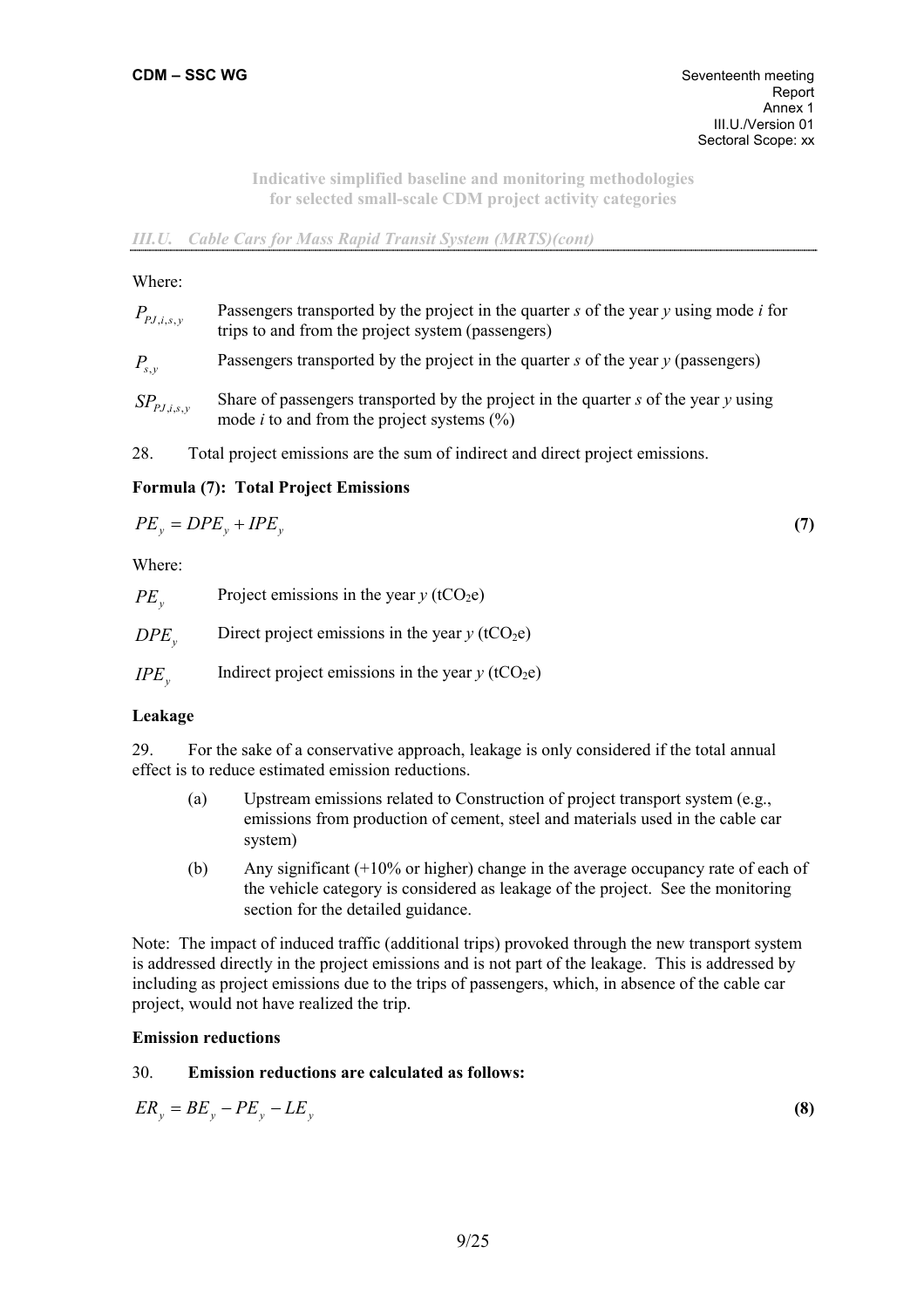*III.U. Cable Cars for Mass Rapid Transit System (MRTS)(cont)* 

#### Where:

- $ER<sub>y</sub>$  Emission reductions in year y (tCO<sub>2</sub>e)
- $BE<sub>v</sub>$  Baseline emissions in year y (tCO<sub>2</sub>e)
- $PE<sub>v</sub>$  Project emissions in year y (tCO<sub>2</sub>e)
- $LE<sub>v</sub>$  Leakage emissions in year y (tCO<sub>2</sub>e)

#### **Monitoring**

 $\overline{a}$ 

#### **Data and Parameters not monitored**

| ID Number:                          | 1                                                                                                                                                                                                                                                                                                                                                                                                                                         |  |  |
|-------------------------------------|-------------------------------------------------------------------------------------------------------------------------------------------------------------------------------------------------------------------------------------------------------------------------------------------------------------------------------------------------------------------------------------------------------------------------------------------|--|--|
| <b>Parameter:</b>                   | $SFC_{x,i}$                                                                                                                                                                                                                                                                                                                                                                                                                               |  |  |
| Data unit:                          | gr/km                                                                                                                                                                                                                                                                                                                                                                                                                                     |  |  |
| Description:                        | Specific fuel consumed of vehicle category $i$ of fuel type $x$                                                                                                                                                                                                                                                                                                                                                                           |  |  |
| Source of data:                     | In the decreasing order of preference:                                                                                                                                                                                                                                                                                                                                                                                                    |  |  |
|                                     | 1. Local measured data not elder than 3 years (studies e.g.<br>conducted by the project proponent or conducted by reputed<br>institutions including relevant department of Universities);<br>National or international data from studies not elder than 3 years;<br>2.<br>IPCC default values for the respective vehicle categories (latest<br>3 <sub>1</sub><br>year).                                                                   |  |  |
| Measurement<br>procedures (if any): | Alternative 1: Determination of fuel consumption data using the<br>data from the entire fleet e.g. the data from bus or taxi companies<br>or from a representative sample for the respective vehicle<br>category and fuel type. Sampling units per category and fuel<br>should be representative of the below core characteristics to<br>ensure that the sample is as close as possible to the actual vehicle<br>composition of the city; |  |  |
|                                     | Vehicle sub-categories if relevant (e.g. Jeeps, Pick-Ups);<br>$\circ$                                                                                                                                                                                                                                                                                                                                                                     |  |  |
|                                     | Vehicle age and motorization <sup>9</sup> ;<br>$\circ$                                                                                                                                                                                                                                                                                                                                                                                    |  |  |
|                                     | To be conservative, fuel consumptions based on samples<br>$\circ$<br>shall be based on the lower end of uncertainty band at a<br>95% confidence level i.e. with 95% probability that the<br>actual average fuel consumption is equal to or higher<br>than the value used by the project.                                                                                                                                                  |  |  |
|                                     | Alternative 2: Use of fixed values based on national or<br>international literature. The literature data shall be either based                                                                                                                                                                                                                                                                                                            |  |  |

<sup>&</sup>lt;sup>9</sup> Vehicle age and technology (related often to emission standards such as Euro standards) are factors, which influence to a significant extent the fuel consumption. This is recognized e.g. by IPCC default factors which are characterized according to age and technology.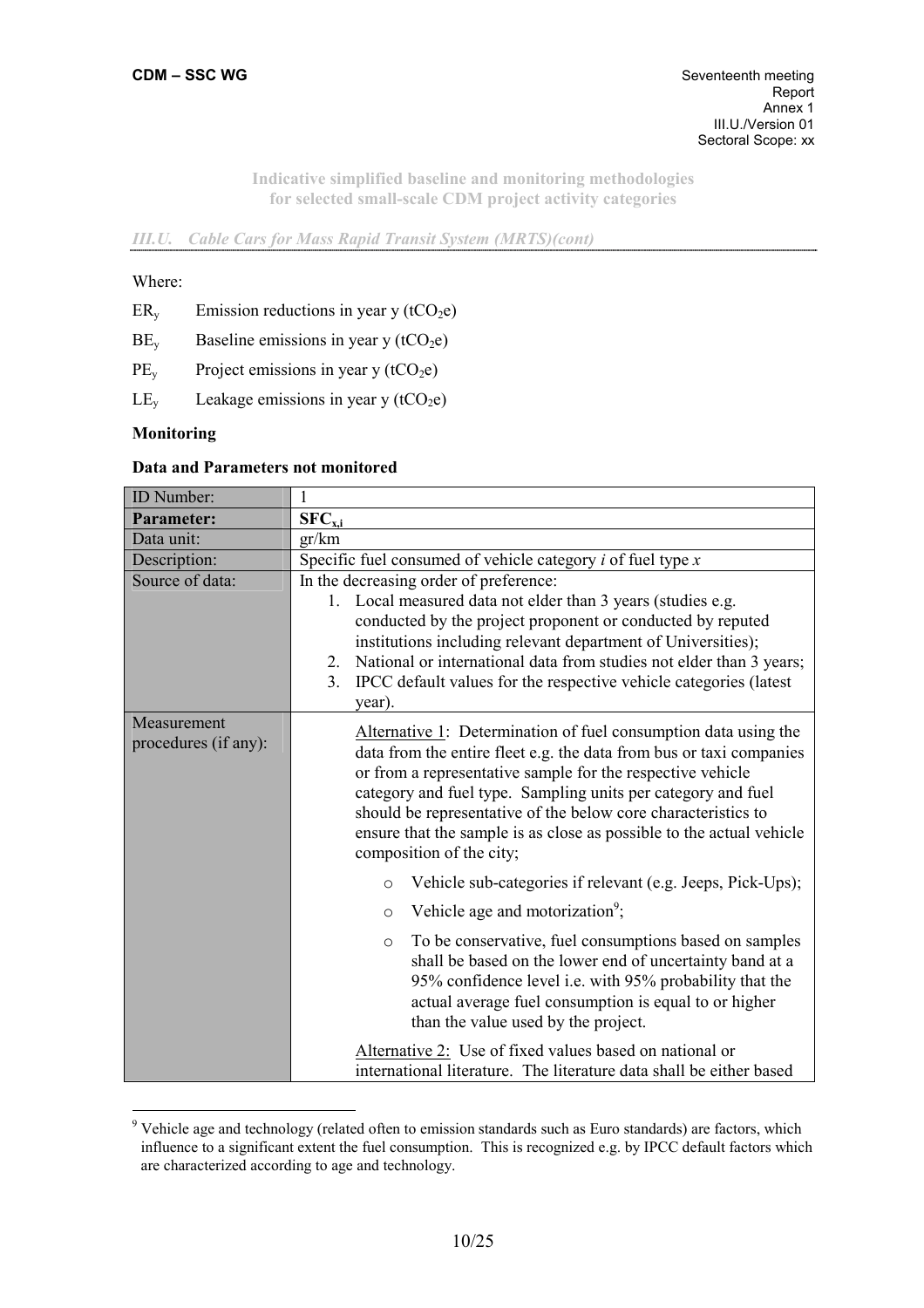H

**Indicative simplified baseline and monitoring methodologies for selected small-scale CDM project activity categories** 

*III.U. Cable Cars for Mass Rapid Transit System (MRTS)(cont)* 

| on measurements of similar vehicles in comparable surroundings<br>(e.g. from comparable cities of other countries) or based on<br>identification of the vehicle age and technology of representative<br>vehicles circulating in the project city and then matching the<br>identified categories with the most appropriate IPCC default<br>values. The most important proxy to identify vehicle<br>technologies is the average age of vehicles used in the zone of<br>influence of the project. To determine if US, Japanese or<br>European default factors apply, either the local vehicle<br>manufacturer information can be used (if a domestic motor<br>vehicle industry with significant market share is prevalent) or the<br>information from the source of origin of vehicle imports is used. |
|-----------------------------------------------------------------------------------------------------------------------------------------------------------------------------------------------------------------------------------------------------------------------------------------------------------------------------------------------------------------------------------------------------------------------------------------------------------------------------------------------------------------------------------------------------------------------------------------------------------------------------------------------------------------------------------------------------------------------------------------------------------------------------------------------------|
|                                                                                                                                                                                                                                                                                                                                                                                                                                                                                                                                                                                                                                                                                                                                                                                                     |

Any comment:

| <b>ID</b> Number:                   | 2                                                                                                                                                                                                                                                                                                                                                                                                                                                                                                                                                                                                                                                                                         |
|-------------------------------------|-------------------------------------------------------------------------------------------------------------------------------------------------------------------------------------------------------------------------------------------------------------------------------------------------------------------------------------------------------------------------------------------------------------------------------------------------------------------------------------------------------------------------------------------------------------------------------------------------------------------------------------------------------------------------------------------|
| <b>Parameter:</b>                   | $N_{x,i}$                                                                                                                                                                                                                                                                                                                                                                                                                                                                                                                                                                                                                                                                                 |
| Data unit:                          | Vehicles                                                                                                                                                                                                                                                                                                                                                                                                                                                                                                                                                                                                                                                                                  |
| Description:                        | Number of vehicles of category $i$ using fuel type $x$                                                                                                                                                                                                                                                                                                                                                                                                                                                                                                                                                                                                                                    |
| Source of data:                     | Municipal or road transport t authorities based on vehicle<br>$\bullet$<br>registration statistics from the respective city; or<br>Data from vehicle control stations (technical and emission<br>$\bullet$<br>control stations);<br>If no city/municipal data is available regional data (canton, state)<br>$\bullet$<br>or as the last option national data can be used.                                                                                                                                                                                                                                                                                                                 |
| Measurement<br>procedures (if any): |                                                                                                                                                                                                                                                                                                                                                                                                                                                                                                                                                                                                                                                                                           |
| Any comment:                        | Used for all vehicle categories included in the project.<br>For buses as well as for taxis informal sector (including vehicle not<br>registered as per legal provisions) may be operating. While estimates on<br>the number of informal units may be available these are due to their<br>nature not trustworthy. For both categories it is thus recommended to<br>only include formally registered units. As the methodology is based on<br>emissions per PKM absolute numbers are not relevant for determining<br>this parameter. It is however important that transported passengers are<br>also based on the official records thus not including passenger trips of<br>informal units. |

| <b>ID</b> Number: |                                                                          |                               |  |
|-------------------|--------------------------------------------------------------------------|-------------------------------|--|
| Parameter:        | NCV,                                                                     |                               |  |
| Data unit:        | J/gr                                                                     |                               |  |
| Description:      | Net calorific value of fuel $x$                                          |                               |  |
| Source of data:   | The following data sources may be used if the relevant conditions apply: |                               |  |
|                   | Data source                                                              | Conditions for using the data |  |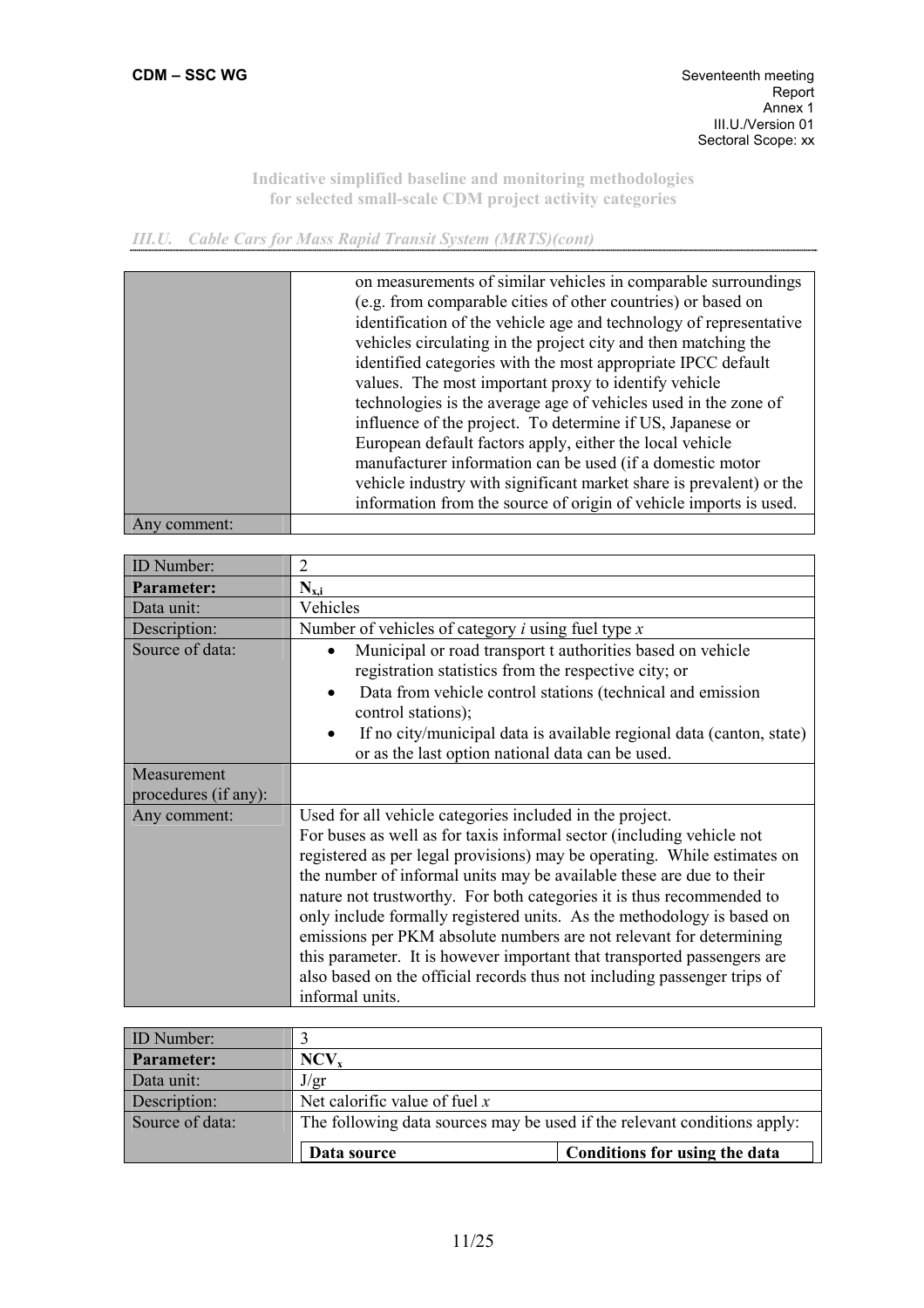|  |  | <b>III.U.</b> Cable Cars for Mass Rapid Transit System (MRTS)(cont) |
|--|--|---------------------------------------------------------------------|
|  |  |                                                                     |

|                      |                                                                               | source                              |  |
|----------------------|-------------------------------------------------------------------------------|-------------------------------------|--|
|                      | a) Values provided by the fuel                                                | This is the preferred source if the |  |
|                      | supplier in invoices taken from a                                             | carbon fraction of the fuel is not  |  |
|                      | sample of gas stations in the city                                            | provided                            |  |
|                      | b) Measurements by the project                                                | If a) is not available              |  |
|                      | participants taken from a sample                                              |                                     |  |
|                      | of gas stations in the city                                                   |                                     |  |
|                      | c) Regional or national default                                               | If a) is not available              |  |
|                      | values                                                                        | These sources can only be used      |  |
|                      |                                                                               | for liquid fuels and should be      |  |
|                      |                                                                               | based on well-documented,           |  |
|                      |                                                                               | reliable sources (such as national  |  |
|                      |                                                                               | energy balances).                   |  |
|                      | d) IPCC default values at the                                                 |                                     |  |
|                      | upper limit of the uncertainty at a                                           |                                     |  |
|                      | 95% confidence interval as                                                    |                                     |  |
|                      | provided in Table 1.2 of Chapter 1                                            |                                     |  |
|                      | of Vol. 2 (Energy) of the 2006                                                |                                     |  |
|                      | <b>IPCC</b> Guidelines on National                                            |                                     |  |
|                      | <b>GHG</b> Inventories                                                        |                                     |  |
| Measurement          | For a) and b): Measurements should be undertaken in line with national or     |                                     |  |
| procedures (if any): | international fuel standards.                                                 |                                     |  |
| Any comment:         | The parameter is used for baseline as well as project emissions and           |                                     |  |
|                      | vehicle owners or operators can buy fuel from a variety of sources (gas       |                                     |  |
|                      | stations). In practice therefore it is considered as simpler to determine the |                                     |  |
|                      |                                                                               |                                     |  |
|                      | parameter using options c) or d)                                              |                                     |  |

| ID Number:      | 4                                                                                                         |                                         |  |
|-----------------|-----------------------------------------------------------------------------------------------------------|-----------------------------------------|--|
| Parameter:      | $EF_{\frac{CO2, x}{}}$                                                                                    |                                         |  |
| Data unit:      | grCO <sub>2</sub> /J                                                                                      |                                         |  |
| Description:    | $CO2$ emission factor for fuel type x                                                                     |                                         |  |
| Source of data: | The following data sources may be used if the relevant conditions apply:                                  |                                         |  |
|                 | Data source                                                                                               | Conditions for using the data<br>source |  |
|                 | a) Values provided by the fuel<br>supplier in invoices taken from a<br>sample of gas stations in the city | This is the preferred source.           |  |
|                 | b) Measurements by the project<br>participants taken from a sample<br>of gas stations in the city         | If a) is not available                  |  |
|                 | c) Regional or national default                                                                           | If a) is not available                  |  |
|                 | values                                                                                                    | These sources can only be used          |  |
|                 |                                                                                                           | for liquid fuels and should be          |  |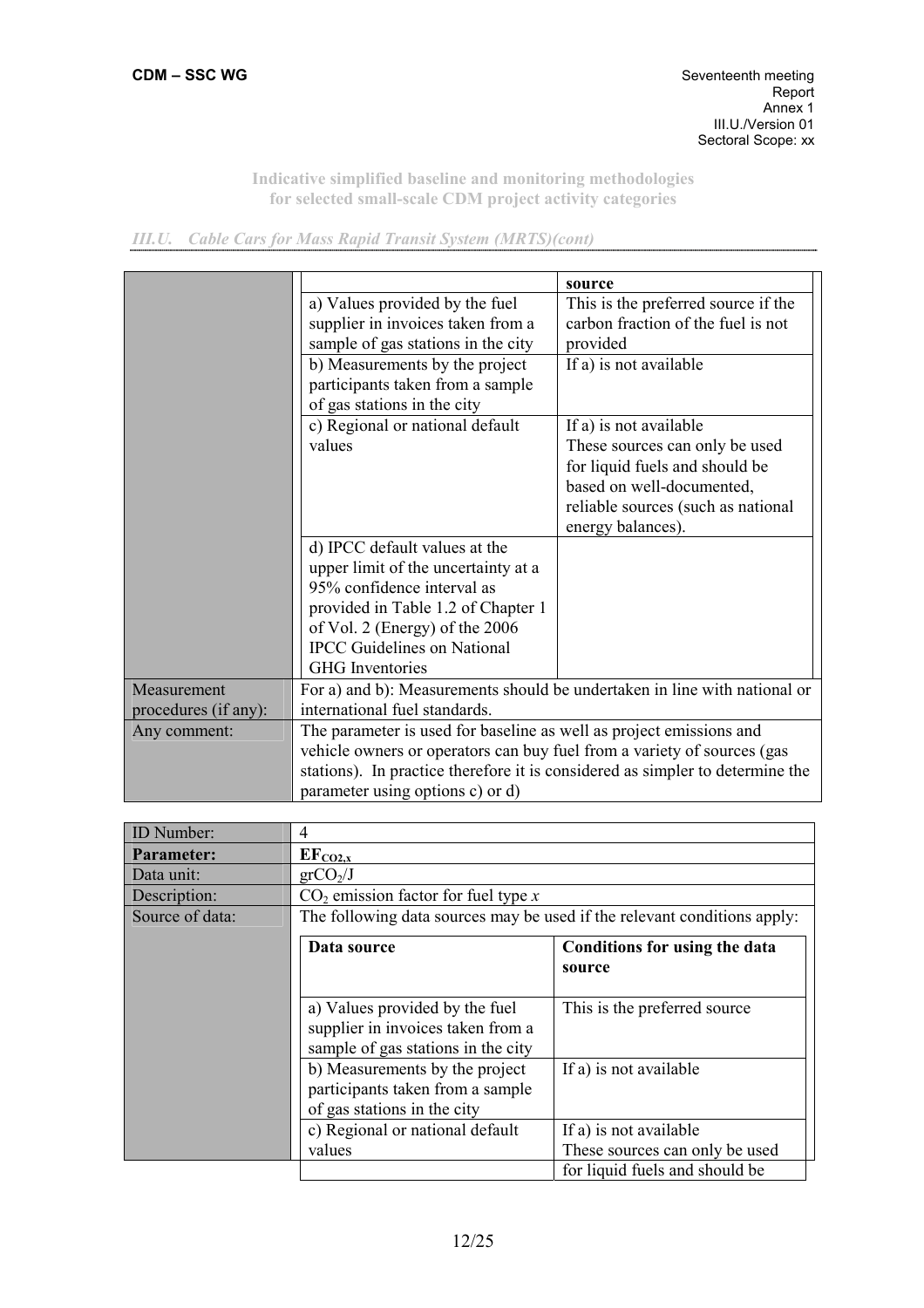|  |  | <b>III.U.</b> Cable Cars for Mass Rapid Transit System (MRTS)(cont) |
|--|--|---------------------------------------------------------------------|
|  |  |                                                                     |

|                      |                                                                             | based on well documented,          |  |
|----------------------|-----------------------------------------------------------------------------|------------------------------------|--|
|                      |                                                                             | reliable sources (such as national |  |
|                      |                                                                             | energy balances)                   |  |
|                      | d) IPCC default values at the                                               |                                    |  |
|                      | upper limit of the uncertainty at a                                         |                                    |  |
|                      | 95% confidence interval as                                                  |                                    |  |
|                      | provided in Table 1.4 of Chapter                                            |                                    |  |
|                      | 1 of Vol. 2 (Energy) of the 2006                                            |                                    |  |
|                      | <b>IPCC</b> Guidelines on National                                          |                                    |  |
|                      | <b>GHG</b> Inventories                                                      |                                    |  |
| Measurement          | For a) and b): Measurements should be undertaken in line with national      |                                    |  |
| procedures (if any): | or international fuel standards.                                            |                                    |  |
|                      | For a): If fuel suppliers provide the NCV value and the $CO2$ emission      |                                    |  |
|                      | factor on the invoices and these two values are based on measurements       |                                    |  |
|                      | for this specific fuel, this $CO2$ factor should be used. If another source |                                    |  |
|                      | for the $CO_2$ emission factor is used or no $CO_2$ emission factor is      |                                    |  |
|                      | provided, options b), c) or d) should be used                               |                                    |  |
| Any comment:         | The parameter is used for baseline as well as project emissions and         |                                    |  |
|                      | vehicle owners or operators can buy fuel from a variety of sources (gas     |                                    |  |
|                      | stations). In practice therefore it is considered as simpler to determine   |                                    |  |
|                      | the parameter using options c) or d)                                        |                                    |  |

| ID Number:           |                                                                          |
|----------------------|--------------------------------------------------------------------------|
| Parameter:           | $OC_i$                                                                   |
| Data unit:           | Passengers                                                               |
| Description:         | Average occupation rate of vehicle category <i>i</i>                     |
| Source of data:      | Municipal transport authorities or specific studies done by the project  |
|                      | proponent or a third party; Vintage maximum 3 years                      |
| Measurement          | Based on visual occupation studies for all vehicle categories.           |
| procedures (if any): | For buses the occupation rate is based on boarding-alighting studies,    |
|                      | electronic smart tickets or on visual occupation studies with expansion  |
|                      | factors for routes served to determine the average occupation rate along |
|                      | the entire route.                                                        |
| Any comment:         | In the case of taxis the driver is not counted                           |

| ID Number:      | 0                                                                        |
|-----------------|--------------------------------------------------------------------------|
| Parameter:      | $DD_{B}$                                                                 |
| Data unit:      | Kilometres                                                               |
| Description:    | Total distance driven of buses of various sub-categories prior project   |
|                 | start (kilometre)                                                        |
| Source of data: | Data from bus companies (company records), municipal transport           |
|                 | authorities or specific studies done by the project proponent or a third |
|                 | party.                                                                   |
|                 | Vintage maximum 3 years                                                  |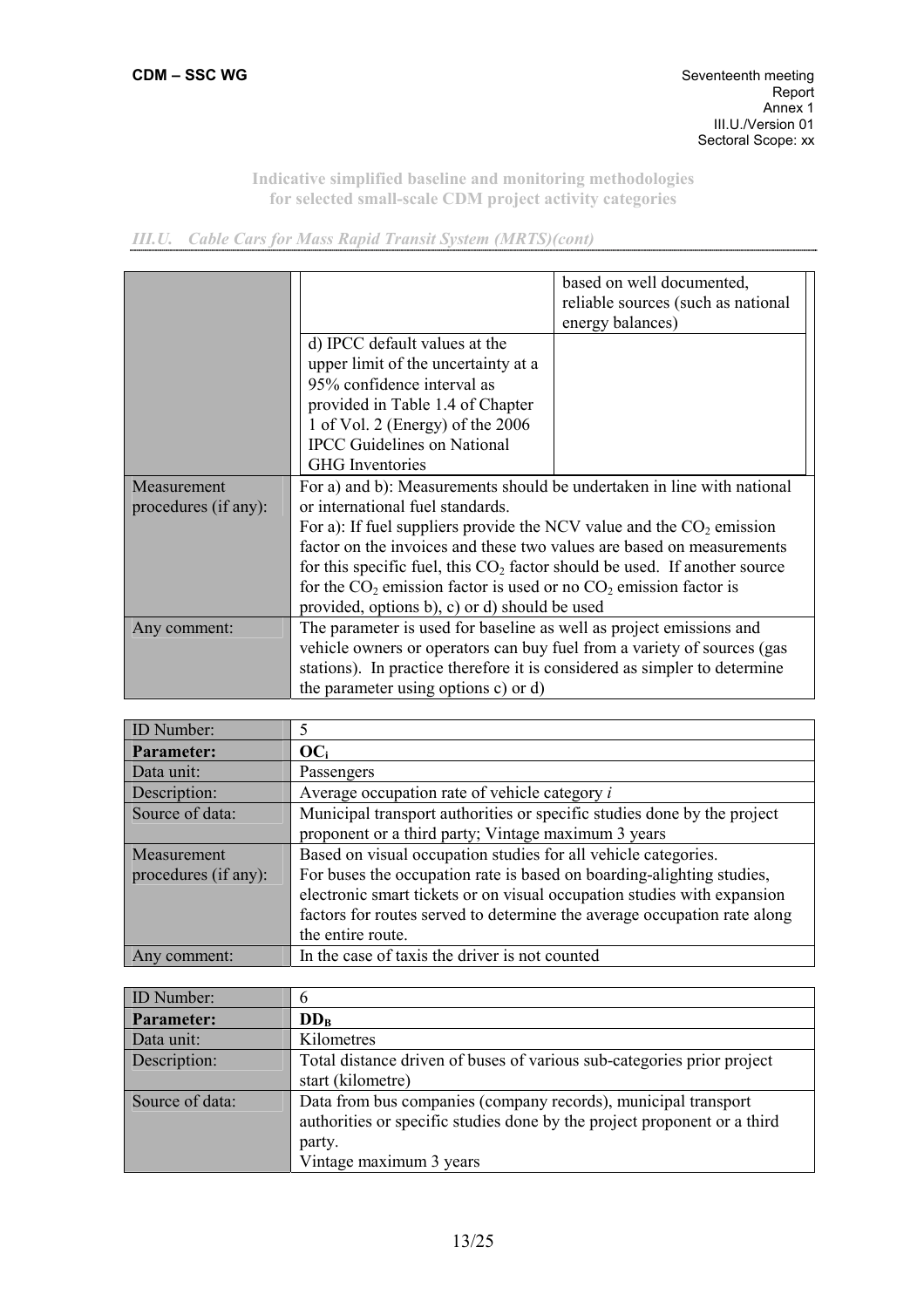*III.U. Cable Cars for Mass Rapid Transit System (MRTS)(cont)* 

| Measurement          | Distance driven of buses is often recorded by bus companies based on     |
|----------------------|--------------------------------------------------------------------------|
| procedures (if any): | odometer reading. Preferable is GPS or other electronic means, however   |
|                      | this is not yet common practice with bus companies.                      |
|                      | Data can also be based on sample measurements based on daily distance    |
|                      | driven (measured by odometer or GPS) plus the average number of          |
|                      | operation days of a bus (based on bus operator information).             |
|                      | The total distance driven for all buses is the multiplication of average |
|                      | annual distance driven per bus and the number of registered buses        |
|                      | operating in the city (see ID 2)                                         |
| Any comment:         | This data is required if various sub-categories of buses operate         |

| ID Number:           |                                                                               |
|----------------------|-------------------------------------------------------------------------------|
| Parameter:           | $EC_R$                                                                        |
| Data unit:           | kWh                                                                           |
| Description:         | Quantity of electricity consumed by the baseline rail based transit system    |
| Source of data:      | Rail system operator; last available year                                     |
| Measurement          | If various rail systems exist (e.g. metro, tram) data has to be collected for |
| procedures (if any): | each system. Only include electricity used to move trains (not e.g. for       |
|                      | lighting, traffic signals).                                                   |
| Any comment:         | Required if the city has rail based transit systems                           |

| <b>ID</b> Number:    | 8                                                                      |
|----------------------|------------------------------------------------------------------------|
| Parameter:           | EF <sub>Grid</sub>                                                     |
| Data unit:           | kgCO <sub>2</sub> /kWh                                                 |
| Description:         | Emission factor for the grid                                           |
| Source of data:      | Official data; follow procedures as in "Tool to calculate the emission |
|                      | factor for an electricity system"; same year as ID 7                   |
| Measurement          | Follow procedures in "Tool to calculate the emission factor for an     |
| procedures (if any): | electricity system"                                                    |
| Any comment:         |                                                                        |

| <b>ID</b> Number:    | 9                                                                         |
|----------------------|---------------------------------------------------------------------------|
| <b>Parameter:</b>    | $P_R$                                                                     |
| Data unit:           | Passengers                                                                |
| Description:         | Total passengers transported by baseline rail based transit system per    |
|                      | year                                                                      |
| Source of data:      | Rail operator; same year as ID 7                                          |
| Measurement          | Based on turnpike or electronic ticketing system; Cross check with ticket |
| procedures (if any): | sales where possible                                                      |
| Any comment:         | Required if the city has rail based transit systems as PKM for rail based |
|                      | systems is calculated in general based on total passengers and average    |
|                      | trip distance instead of average occupation rate                          |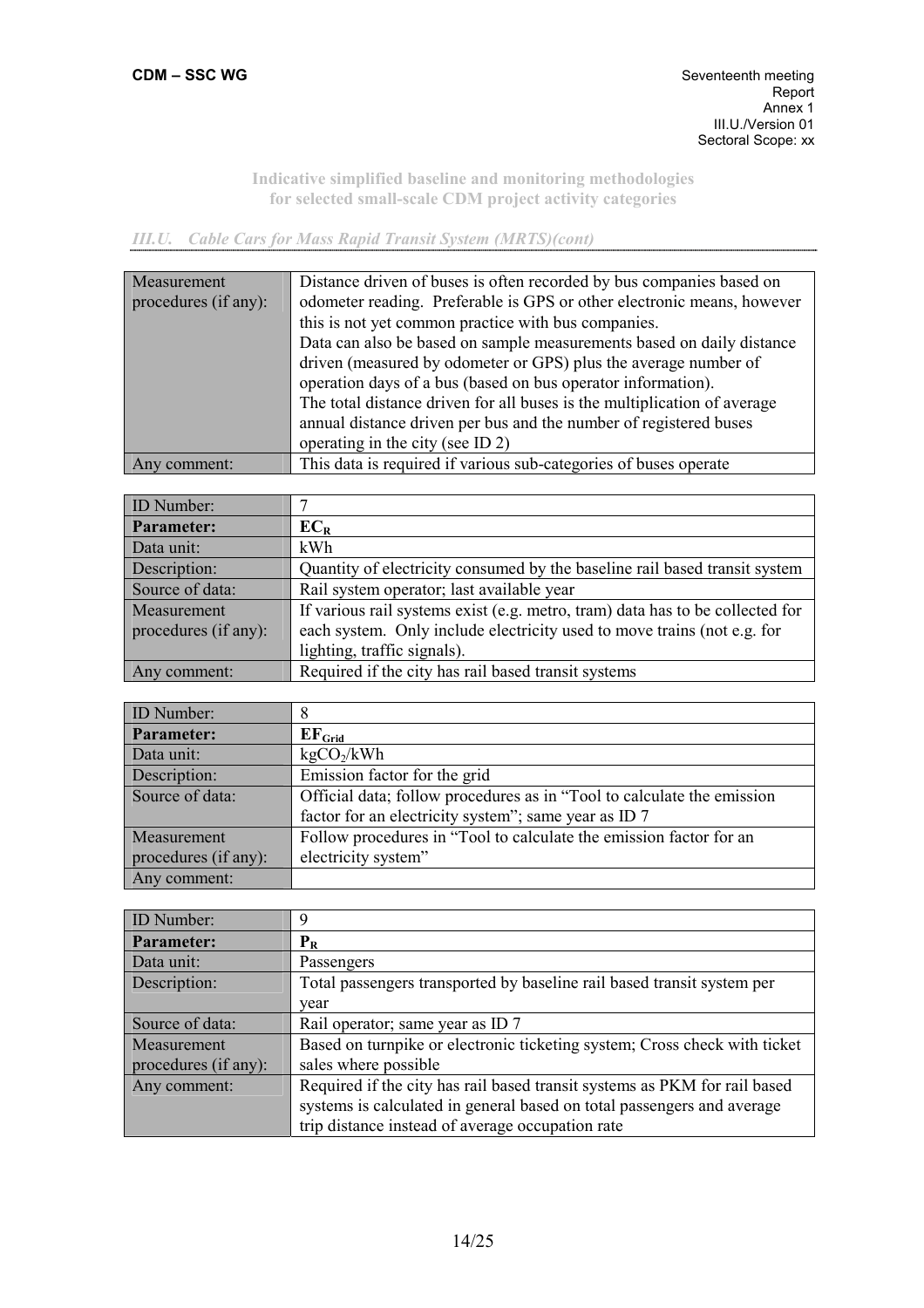# *III.U. Cable Cars for Mass Rapid Transit System (MRTS)(cont)*

| ID Number:           | 10                                                                        |
|----------------------|---------------------------------------------------------------------------|
| Parameter:           | $TD_{PR}$                                                                 |
| Data unit:           | Kilometres                                                                |
| Description:         | Average trip distance of urban rail based transit passengers              |
| Source of data:      | Rail operator; same year as ID 7 preferable                               |
| Measurement          | Based in general on electronic ticketing system or on surveys             |
| procedures (if any): |                                                                           |
| Any comment:         | Only rail trip distance not total trip distance;                          |
|                      | Required if the city has rail based transit systems as PKM for rail based |
|                      | systems is calculated in general based on total passengers and average    |
|                      | trip distance instead of average occupation rate                          |

# **Data and Parameters monitored**

| Data / Parameter:                   | P                                                                                                                                                                                                                                                                                                                                                                                                                                                                                                                                                                                    |
|-------------------------------------|--------------------------------------------------------------------------------------------------------------------------------------------------------------------------------------------------------------------------------------------------------------------------------------------------------------------------------------------------------------------------------------------------------------------------------------------------------------------------------------------------------------------------------------------------------------------------------------|
| Data unit:                          | Passengers                                                                                                                                                                                                                                                                                                                                                                                                                                                                                                                                                                           |
| Description:                        | Total passengers transported by the project                                                                                                                                                                                                                                                                                                                                                                                                                                                                                                                                          |
| Source of data:                     | Cable car operator                                                                                                                                                                                                                                                                                                                                                                                                                                                                                                                                                                   |
| Measurement<br>procedures (if any): | Based on electronic (e.g. electronic smart cards) or mechanical control<br>means (e.g. turnpikes at stations)                                                                                                                                                                                                                                                                                                                                                                                                                                                                        |
| Monitoring<br>frequency:            | Continuously, aggregated at least per quarter                                                                                                                                                                                                                                                                                                                                                                                                                                                                                                                                        |
| QA/QC procedures:                   | Control with ticket sales                                                                                                                                                                                                                                                                                                                                                                                                                                                                                                                                                            |
| Any comment:                        | For passenger numbers controls must be based on counting physically<br>passengers e.g. through electronic smart cards or mechanical entry<br>control units. Systems operating only with tickets valid for 1 ride can<br>also use ticket sales. Systems operating however without multiple ticket<br>entry (e.g. monthly card allowing the user indiscriminate usage of the<br>system) must have entry control units to count the number of passengers.<br>In case of such systems ticket sales only offer an approximation of<br>passengers using the system, appropriate for QA/QC. |

| Data / Parameter:    | $\mathrm{SP}_{\mathrm{BL, i, s}}$                                     |
|----------------------|-----------------------------------------------------------------------|
| Data unit:           | $\frac{0}{0}$                                                         |
| Description:         | Share of passengers in the quarter s of the respective year who would |
|                      | have used the baseline mode <i>i</i>                                  |
| Source of data:      | Cable car operator                                                    |
| Measurement          | Based on survey (see details below)                                   |
| procedures (if any): |                                                                       |
| Monitoring           | Continuously, aggregated at least per quarter                         |
| frequency:           |                                                                       |
| QA/QC procedures:    | The survey is realized at a 95% confidence interval with a maximum 5% |
|                      | error margin                                                          |
| Any comment:         | See below survey principles                                           |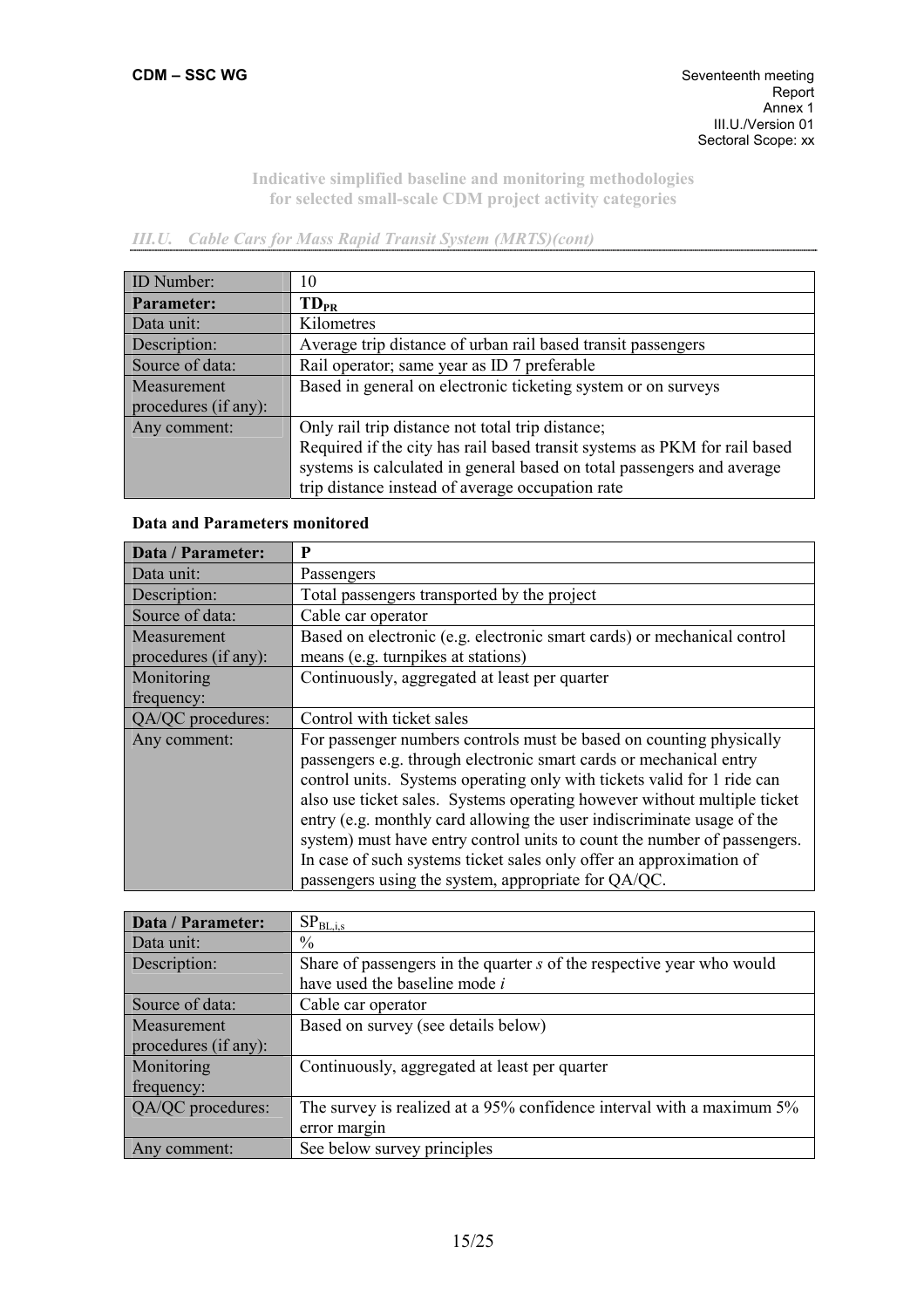*III.U. Cable Cars for Mass Rapid Transit System (MRTS)(cont)* 

| Data / Parameter:    | SP <sub>PI,i,s</sub>                                                     |
|----------------------|--------------------------------------------------------------------------|
| Data unit:           | $\frac{0}{0}$                                                            |
| Description:         | Share of passengers using the project mode $i$ in the quarter $s$ of the |
|                      | respective year from trip origin to the project entry station and from   |
|                      | project exit station to their final destination                          |
| Source of data:      | Cable car operator                                                       |
| Measurement          | Based on survey (see details below)                                      |
| procedures (if any): |                                                                          |
| Monitoring           | Continuously, aggregated at least per quarter.                           |
| frequency:           |                                                                          |
| QA/QC procedures:    | The survey is realized at a 95% confidence interval with a maximum 5%    |
|                      | error margin                                                             |
| Any comment:         | See below survey principles                                              |

| $TD_{BL,i,s}$                                                                                                                                                                                                                                                                                                                                             |
|-----------------------------------------------------------------------------------------------------------------------------------------------------------------------------------------------------------------------------------------------------------------------------------------------------------------------------------------------------------|
| Kilometre                                                                                                                                                                                                                                                                                                                                                 |
| Trip distance of passengers using in the baseline mode $i$ in the quarter $s$                                                                                                                                                                                                                                                                             |
| of the respective year                                                                                                                                                                                                                                                                                                                                    |
| Cable car operator                                                                                                                                                                                                                                                                                                                                        |
| Based on survey (see details below)                                                                                                                                                                                                                                                                                                                       |
|                                                                                                                                                                                                                                                                                                                                                           |
| Continuously, aggregated at least per quarter                                                                                                                                                                                                                                                                                                             |
|                                                                                                                                                                                                                                                                                                                                                           |
| The survey is realized at a 95% confidence interval with a maximum 5%<br>error margin.                                                                                                                                                                                                                                                                    |
| To ensure a conservative trip distance and thus conservative baseline<br>emissions the lower boundary of the 95% confidence interval for the trip<br>distance is taken i.e. this ensures that with 95% probability the actual trip<br>distance baseline is equal to or higher than the trip distance taken for<br>project baseline emission calculations. |
| See below survey principles                                                                                                                                                                                                                                                                                                                               |
|                                                                                                                                                                                                                                                                                                                                                           |

| Data / Parameter:    | $TD_{PI,i,s}$                                                                   |
|----------------------|---------------------------------------------------------------------------------|
| Data unit:           | Kilometre                                                                       |
| Description:         | Trip distance of passengers using in the project mode $i$ in the quarter $s$ of |
|                      | the respective year from their trip origin to the project entry station and     |
|                      | from the project exit station to their final destination                        |
| Source of data:      | Cable car operator                                                              |
| Measurement          | Based on survey (see details below)                                             |
| procedures (if any): |                                                                                 |
| Monitoring           | Continuously, aggregated at least per quarter                                   |
| frequency:           |                                                                                 |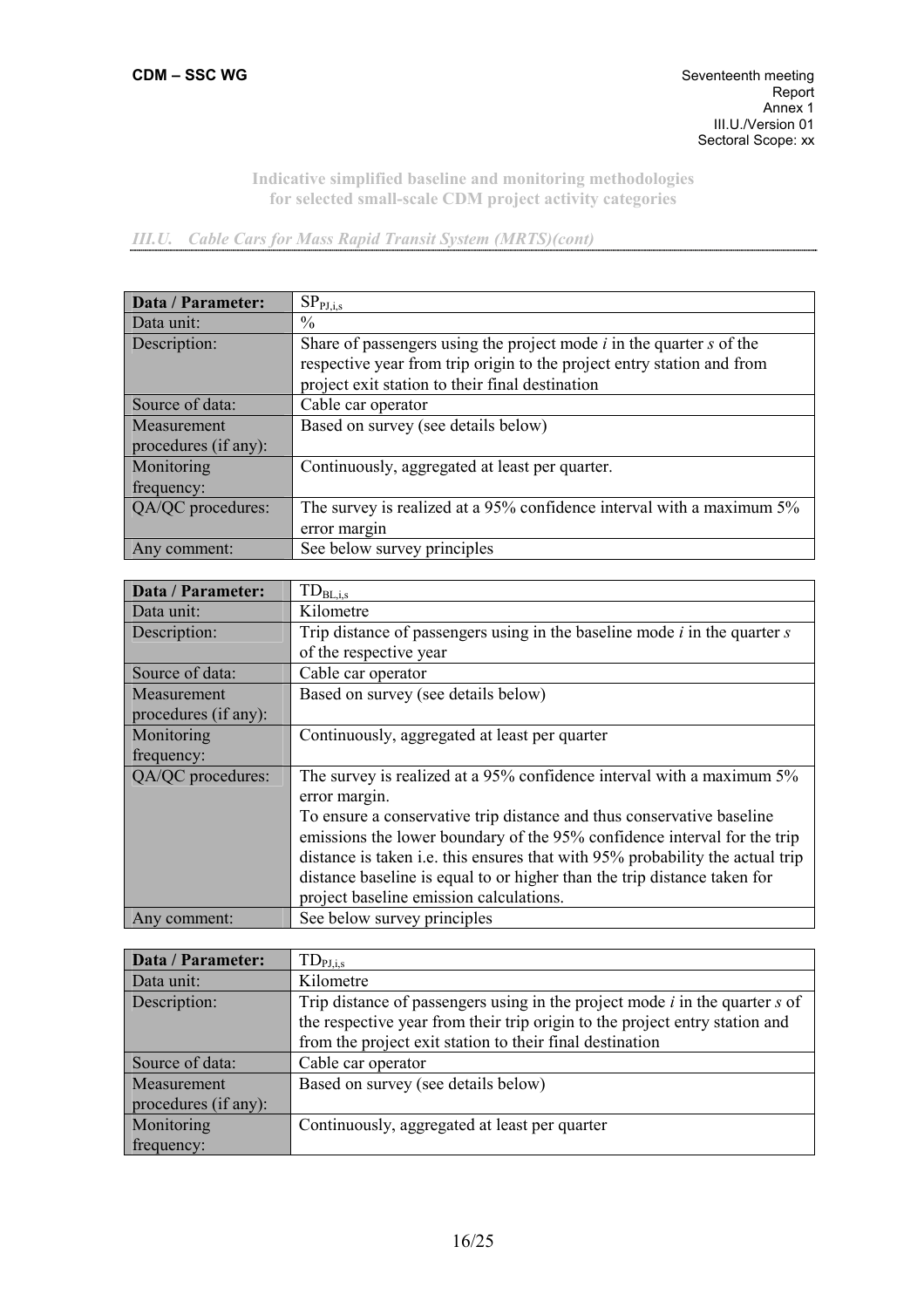# *III.U. Cable Cars for Mass Rapid Transit System (MRTS)(cont)*

| QA/QC procedures: | The survey is realized at a 95% confidence interval with a maximum 5%<br>error margin.<br>To ensure a conservative trip distance and thus conservative project<br>emissions the upper boundary of the 95% confidence interval for the trip<br>distance is taken i.e. this ensures that with 95% probability the actual trip<br>distance project to/from the project is equal to or lower than the trip |
|-------------------|--------------------------------------------------------------------------------------------------------------------------------------------------------------------------------------------------------------------------------------------------------------------------------------------------------------------------------------------------------------------------------------------------------|
|                   | distance taken for indirect project emission calculations.                                                                                                                                                                                                                                                                                                                                             |
|                   |                                                                                                                                                                                                                                                                                                                                                                                                        |
| Any comment:      | See below survey principles                                                                                                                                                                                                                                                                                                                                                                            |

| Data / Parameter:    | $EC_{PJ}$                                                               |
|----------------------|-------------------------------------------------------------------------|
| Data unit:           | kWh                                                                     |
| Description:         | Quantity of electricity consumed by the cable car for traction          |
| Source of data:      | Cable car operator                                                      |
| Measurement          | Calibrated meters                                                       |
| procedures (if any): |                                                                         |
| Monitoring           | Continuously, aggregated at least annually                              |
| frequency:           |                                                                         |
| QA/QC procedures:    | Cross check measurement results with invoices for purchased electricity |
| Any comment:         |                                                                         |

| <b>Parameter:</b>    | Occupancy rate of vehicle category i                                                                                                                                                                                                                                                                                                                                                                                                                                                                                                                                                                                                                                                                                                                                                                                                                                                                                                                                                                                                                                                                                    |
|----------------------|-------------------------------------------------------------------------------------------------------------------------------------------------------------------------------------------------------------------------------------------------------------------------------------------------------------------------------------------------------------------------------------------------------------------------------------------------------------------------------------------------------------------------------------------------------------------------------------------------------------------------------------------------------------------------------------------------------------------------------------------------------------------------------------------------------------------------------------------------------------------------------------------------------------------------------------------------------------------------------------------------------------------------------------------------------------------------------------------------------------------------|
| Data unit:           | Passengers                                                                                                                                                                                                                                                                                                                                                                                                                                                                                                                                                                                                                                                                                                                                                                                                                                                                                                                                                                                                                                                                                                              |
| Description:         | Any significant $(+10\% \text{ or higher})$ change in the average occupancy rate                                                                                                                                                                                                                                                                                                                                                                                                                                                                                                                                                                                                                                                                                                                                                                                                                                                                                                                                                                                                                                        |
|                      | of each of the vehicle category is considered as leakage of the project                                                                                                                                                                                                                                                                                                                                                                                                                                                                                                                                                                                                                                                                                                                                                                                                                                                                                                                                                                                                                                                 |
| Source of data:      | Specific studies done by the project proponent or a third party                                                                                                                                                                                                                                                                                                                                                                                                                                                                                                                                                                                                                                                                                                                                                                                                                                                                                                                                                                                                                                                         |
| Measurement          | Before project start plus specified intervals thereafter                                                                                                                                                                                                                                                                                                                                                                                                                                                                                                                                                                                                                                                                                                                                                                                                                                                                                                                                                                                                                                                                |
| procedures (if any): |                                                                                                                                                                                                                                                                                                                                                                                                                                                                                                                                                                                                                                                                                                                                                                                                                                                                                                                                                                                                                                                                                                                         |
| Any comment:         | The occupancy rate of different vehicle categories is monitored through<br>representative samples. If results show increases in occupancy rates $> 10$<br>% in the load factor, this change is included in the leakage calculation for<br>all years since the last monitoring of the load factor. Recommended<br>interval: year 3, 6 and 10 for 10-year crediting period; year 3 and 7 for 7-<br>year crediting period.<br><b>Details of Load Factor Study</b><br>The frequency of the load study is:<br>If 100% of the project is implemented at the start: Year 2 to<br>monitor short-term response of vehicle categories to the MRTS<br>and years 5 and 10 to monitor medium-term response. Data of<br>year 2 is used for years 3-5 and data of year 5 for rest of crediting<br>period. To monitor the occupancy rate of the vehicle categories<br>every year is not considered as necessary, as changes are<br>expected either in the first years (short-term response) or then in<br>the medium-term. In between only incremental annual changes<br>are expected which would not justify the considerable expenses |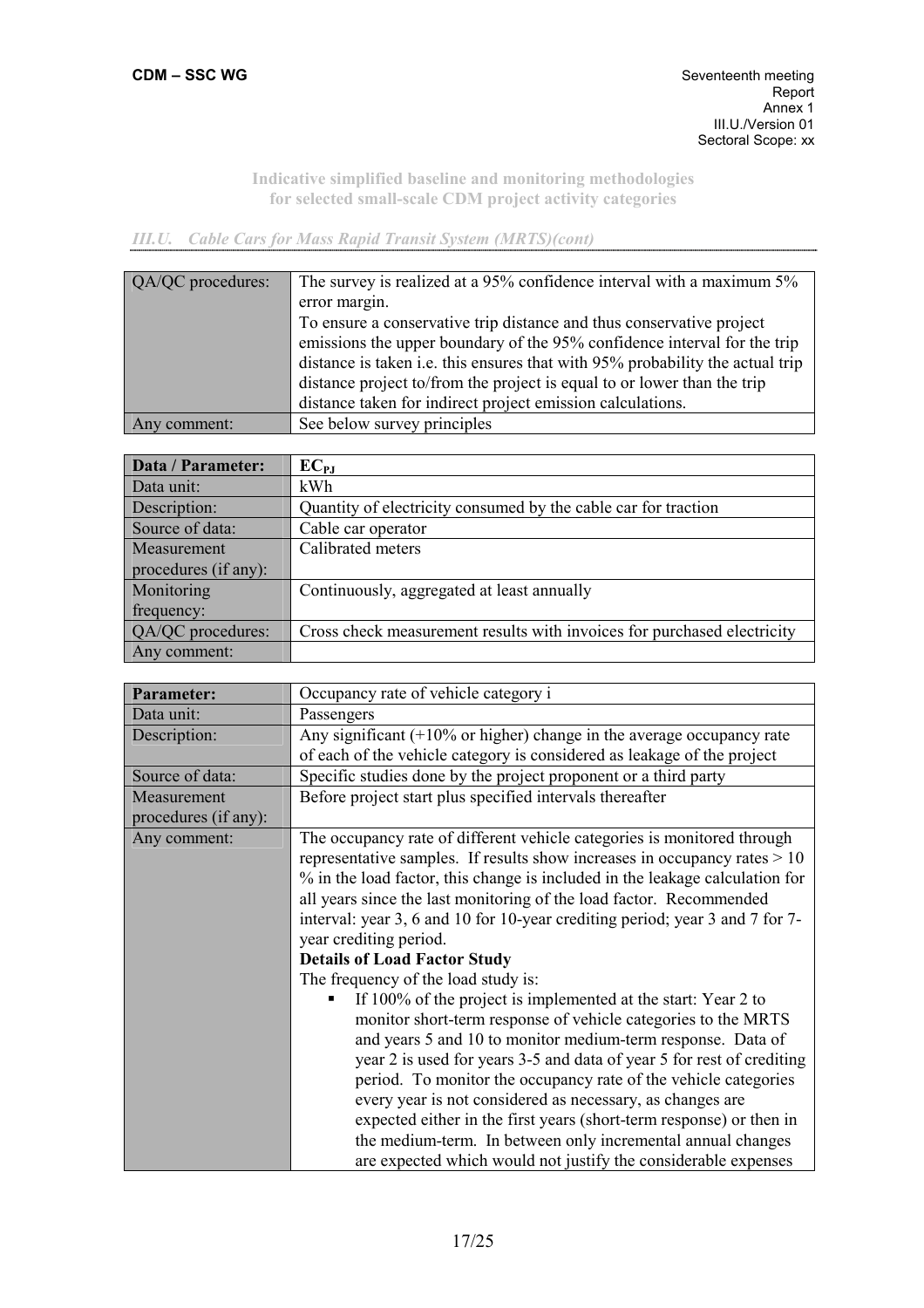*III.U. Cable Cars for Mass Rapid Transit System (MRTS)(cont)* 

| for realizing such surveys.                                        |
|--------------------------------------------------------------------|
| With gradual project implementation monitoring years may vary.     |
| It is proposed to monitor at a minimum every 3 years e.g. year 3,  |
| 6 and 10. If the load factor reduces less than 10 percentage       |
| points no leakage is included. If the load factor reduces by more  |
| than 10 percentage points relative to the measurement before       |
| project start (benchmark) then leakage is calculated and included. |
| In this case the amount of leakage is the cumulative sum of all    |
| years since the last load factor survey was realized assuming that |
| the reduction of the load factor occurred immediately since the    |
| last survey.                                                       |

# **Project activity under a programme of activities**

The proposed methodology is not applicable to project activities under a programme of activities.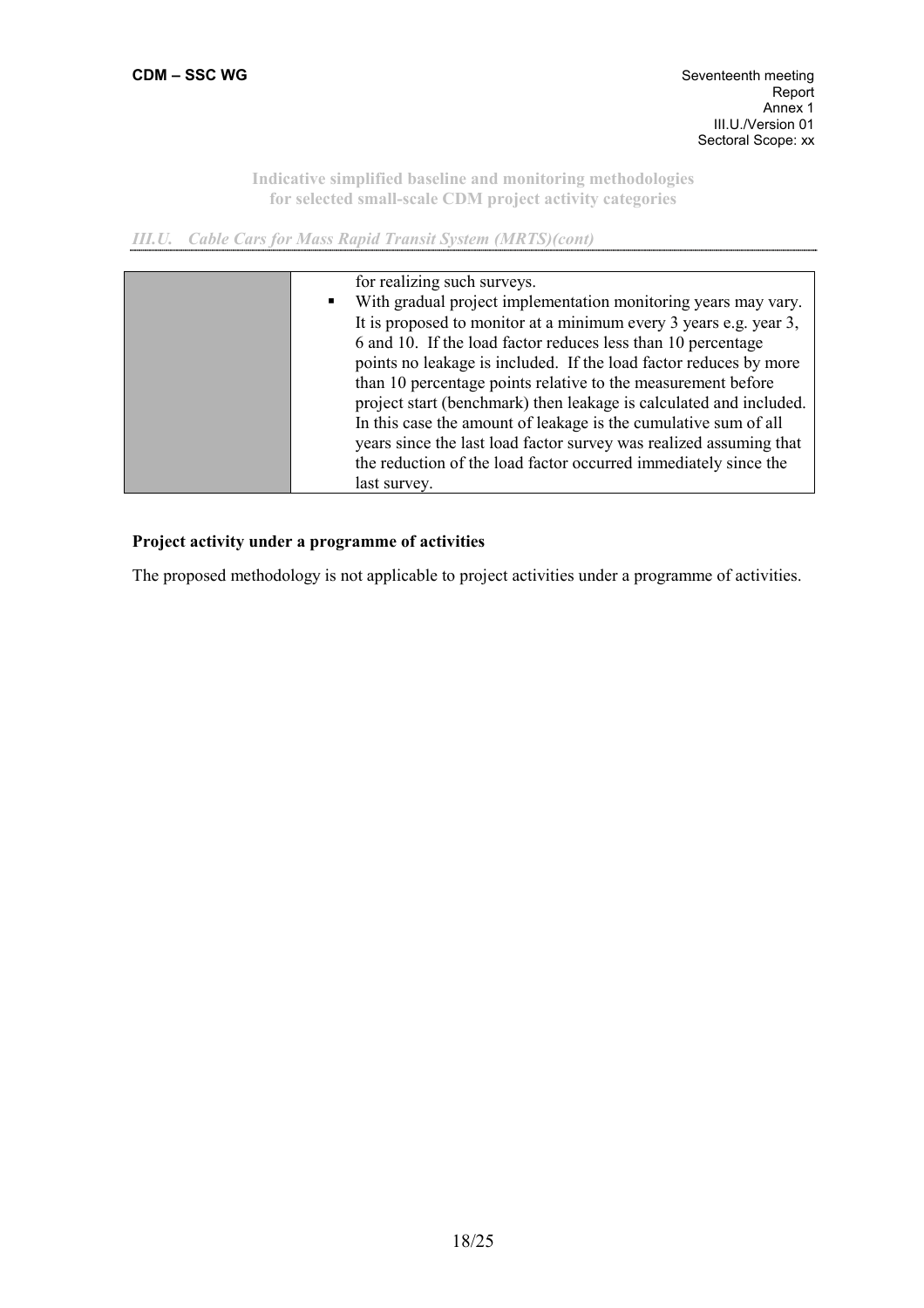*III.U. Cable Cars for Mass Rapid Transit System (MRTS)(cont)* 

#### **Annex**

#### SURVEY PRINCIPLES AND DEFAULT SURVEY

- 1. The following survey principles shall be followed:
	- (a) The sampling size is determined by the 95% confidence interval and the 5% maximum error margin;
	- (b) Sampling must be statistically robust and relevant i.e. the survey has a random distribution and is representative of the persons using the project transport system;
	- (c) For each cable car line a separate survey needs to be realized;
	- (d) The method to select persons for interviews is random;
	- (e) Only persons over age 12 are interviewed;
	- (f) The survey is realized on all week days including weekends with the sample size per day being proportional to the number of passengers transported by the project per corresponding week day;
	- (g) The sample size for upward journey and downward journey in the cable car must be proportional to the number of passengers transported upwards/downwards on the cable car;
	- (h) The PDD must contain the design details of the survey;
	- (i) A representative sample survey of passengers using the project transport system shall be conducted four times a year (once every quarter) to capture potential seasonal effects of passenger transport and the average value of the four (4) surveys is taken. The surveys should commence no later than six months from the commissioning of the project. The surveys are conducted only for one year and are not repeated.
- 2. A default questionnaire to be used is included below. This questionnaire should be used by all projects except if valid arguments exist to change the questionnaire and to adapt it to local circumstances. The questionnaire must be realized in the local language.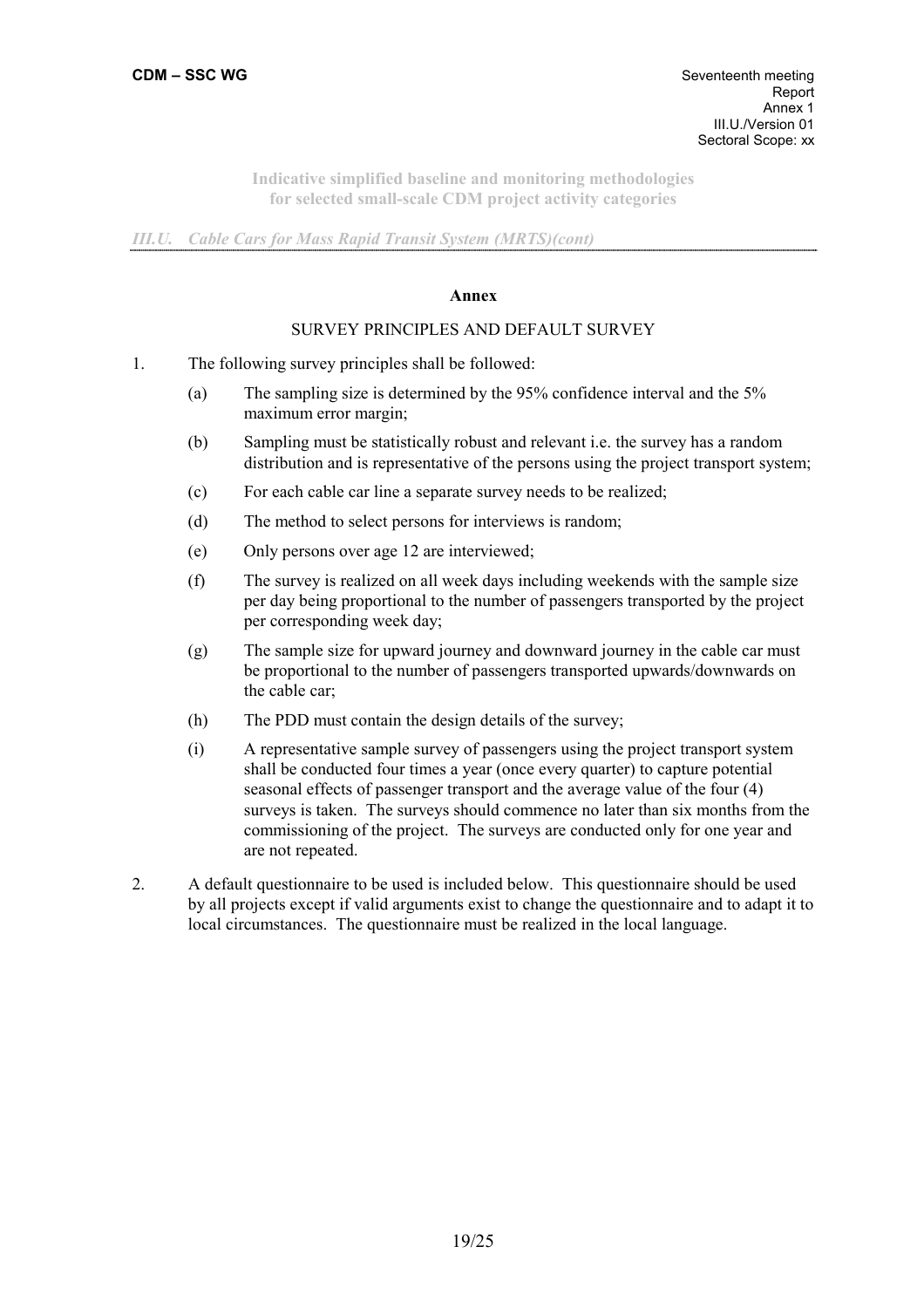*III.U. Cable Cars for Mass Rapid Transit System (MRTS)(cont)* 

#### **Default Survey**

# **Question 1**

"Describe the trip you are currently realizing"

- 1.1. Your trip origin (starting point, e.g. my home):………………………………
- 1.2. Your entry (boarding) station cable car (name of station):……………………
- 1.3. Your exit (de-boarding) station cable car (name of station):……………………
- 1.4. Your final trip destination (final point, e.g. office):…………………………………….

### *Explanations for the interviewer:*

- *The question refers to the current trip the passenger is making.*
- *If the passenger has walked less than 10 minutes between trip origin and boarding the cable car the two points are considered as identical and 1.1. can be filled in with "identical to the project entry station".*
- *If the passenger will walk less than 10 minutes between leaving the cable car until reaching his final destination the two points are considered as identical and 1.4. can be filled in with "identical to the project exit station".*
- *The trip origin and the trip destination must be identified with a clear address. Use a map if it is unclear. If the person does not know or does not want to disclose this information then stop at this point. The questionnaire is deemed thereafter as nonvalid.*
- *The cable car stations identified in 1.2 and 1.3. must be listed with their official names.*
- *Only urban trips are considered. If the passenger has as trip origin or trip destination a point outside the city boundaries then discontinue the interview. The questionnaire is deemed thereafter as non-valid.*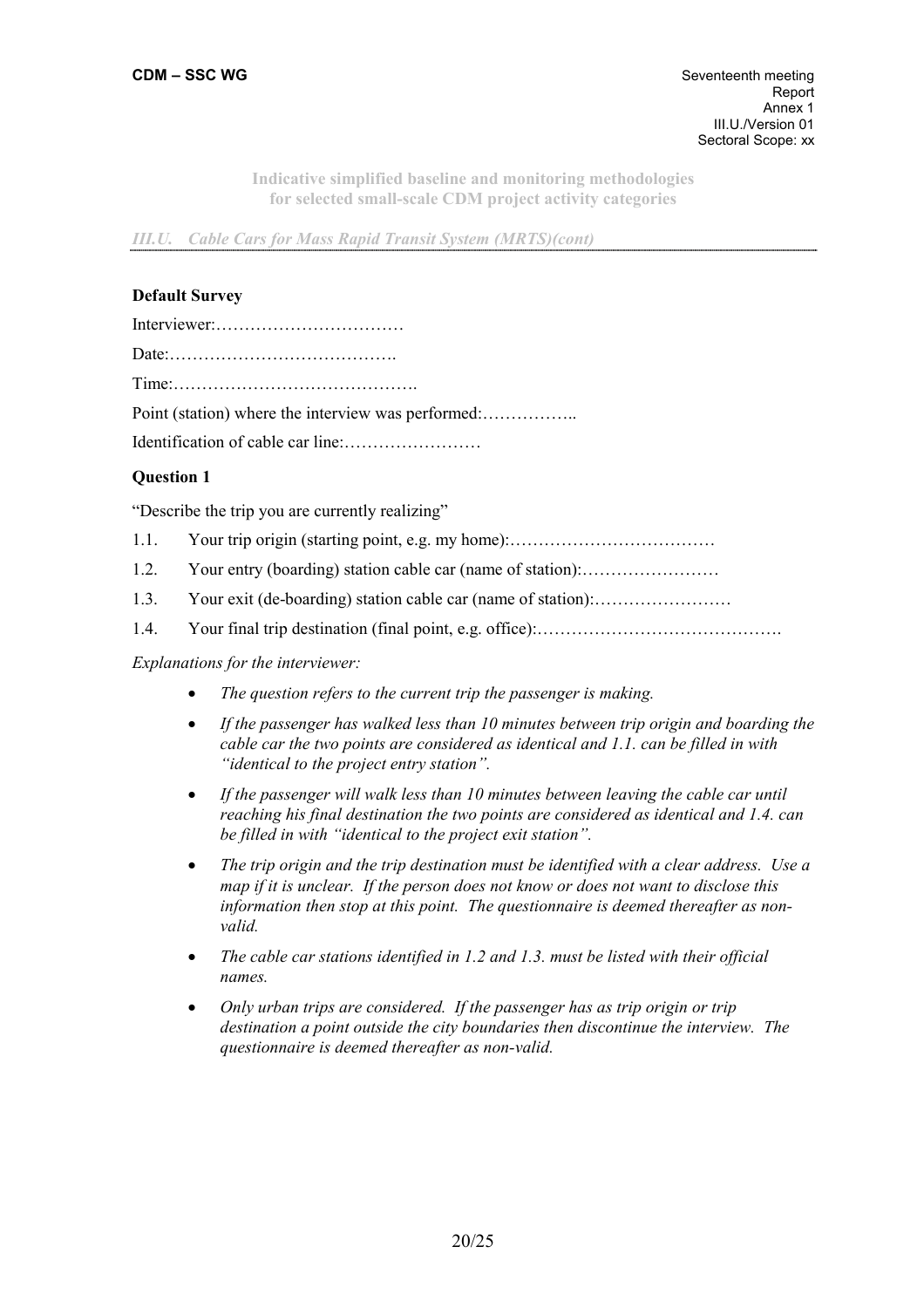*III.U. Cable Cars for Mass Rapid Transit System (MRTS)(cont)* 





**Calculation** of result by interviewer or  $3<sup>rd</sup>$  party:

- 1. Distance in meters origin to project entry station (if not identical):……………………..
- 2. Distance calculation based on:………………………..
- 3. Distance in meters from project exit station to destination (if not identical):…………
- 4. Distance calculation based on:………………………..

# **If 1.1. and 1.2. are different, then go to question 2; otherwise continue with question 3.**

#### **Question 2**

"What mode of transport did you use from your trip start to the cable car? Please refer to the mode on which you performed the longest stretch if you used various modes"

 $\Box$  Bus  $\Box$  Rail/Metro/Tram  $\Box$  Taxi  $\Box$  Passenger car  $\Box$  Motorcycle  $\Box$  Taxi tri-cycle  $\Box$ Bike or per foot

*Explanations for the interviewer:* 

- *See graph 1 for explanation*
- *Rail refers to metro, urban rail, tram etc*
- *Only tick 1 answer (the mode used for the longest stretch of this trip segment)*

#### **If 1.1. and 1.4. are different, then go to question 3; otherwise continue with question 4.**

#### **Question 3**

"What mode of transport will you use from the point where you leave the cable car until your final destination? Please refer to the mode on which you will perform the longest stretch if you intend to use various modes"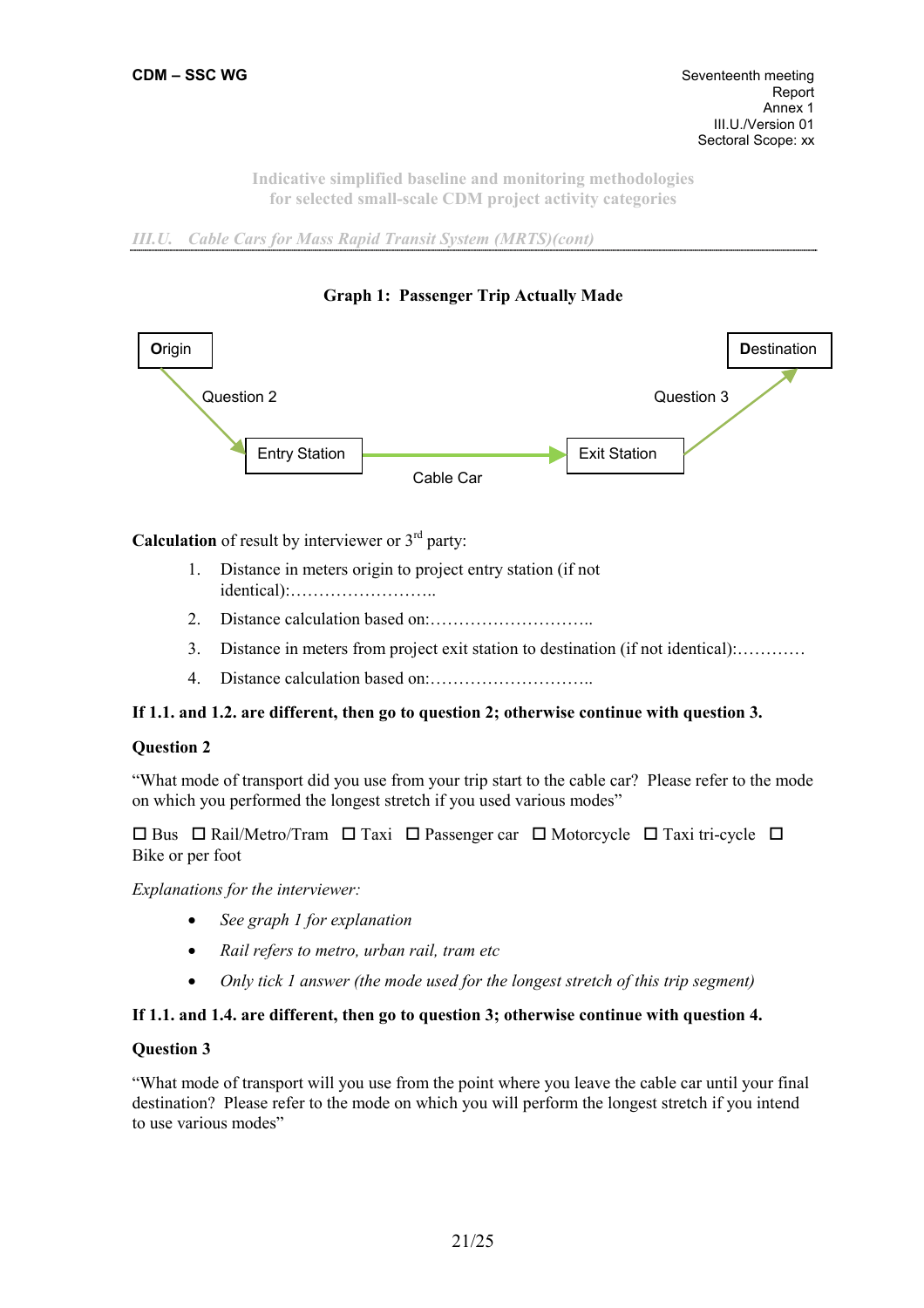*III.U. Cable Cars for Mass Rapid Transit System (MRTS)(cont)* 

# $\Box$  Bus  $\Box$  Rail/Metro/Tram  $\Box$  Taxi  $\Box$  Passenger car  $\Box$  Motorcycle  $\Box$  Taxi tri-cycle  $\Box$ Bike or per foot

*Explanations for the interviewer:* 

- *See graph for explanation*
- *Rail refers to metro, urban rail, tram etc*
- *Only tick 1 answer (the mode used for the longest stretch of this trip segment)*

## **Question 4**

"Assuming that the cable car you are currently using would not exist: Would you have made the trip you are currently doing anyway or would you have stayed at home/office/origin"

 $\Box$  I would have made the trip  $\Box$  I would have stayed at home/office/origin

*For the interviewer:* 

• *The purpose of this question is to know if the passenger made this trip only because the cable car exists. In absence of the cableway the passenger would not have made any trip and would have stayed at his point of origin.* 

## **If you would have made the trip continue with question 5; otherwise the questionnaire is terminated.**

#### **Question 5**

"Assuming that the cable car you are currently using would not exist: Would you have used 1 or various modes of transport for your entire trip from origin to destination?"

 $\square$  I would have used 1 mode  $\rightarrow$  go to question 6

 $\Box$  I would have used more than 1 mode (e.g. taxi plus bus)

If you would have used various modes of transport identify the intermediate points where you changed the mode of transport except if between these points you walked less than 10 minutes. Example: From home I would have taken the bus to point XXY and from there I would have taken the taxi to my office.

- a. Origin of trip (identical to  $1.1.$ ):  $\ldots$  ...  $\ldots$  ...  $\ldots$  ...
- b. Intermediate point 1:
- c. Intermediate point 2:
- d. Destination of trip (identical to 1.4.):…………………………………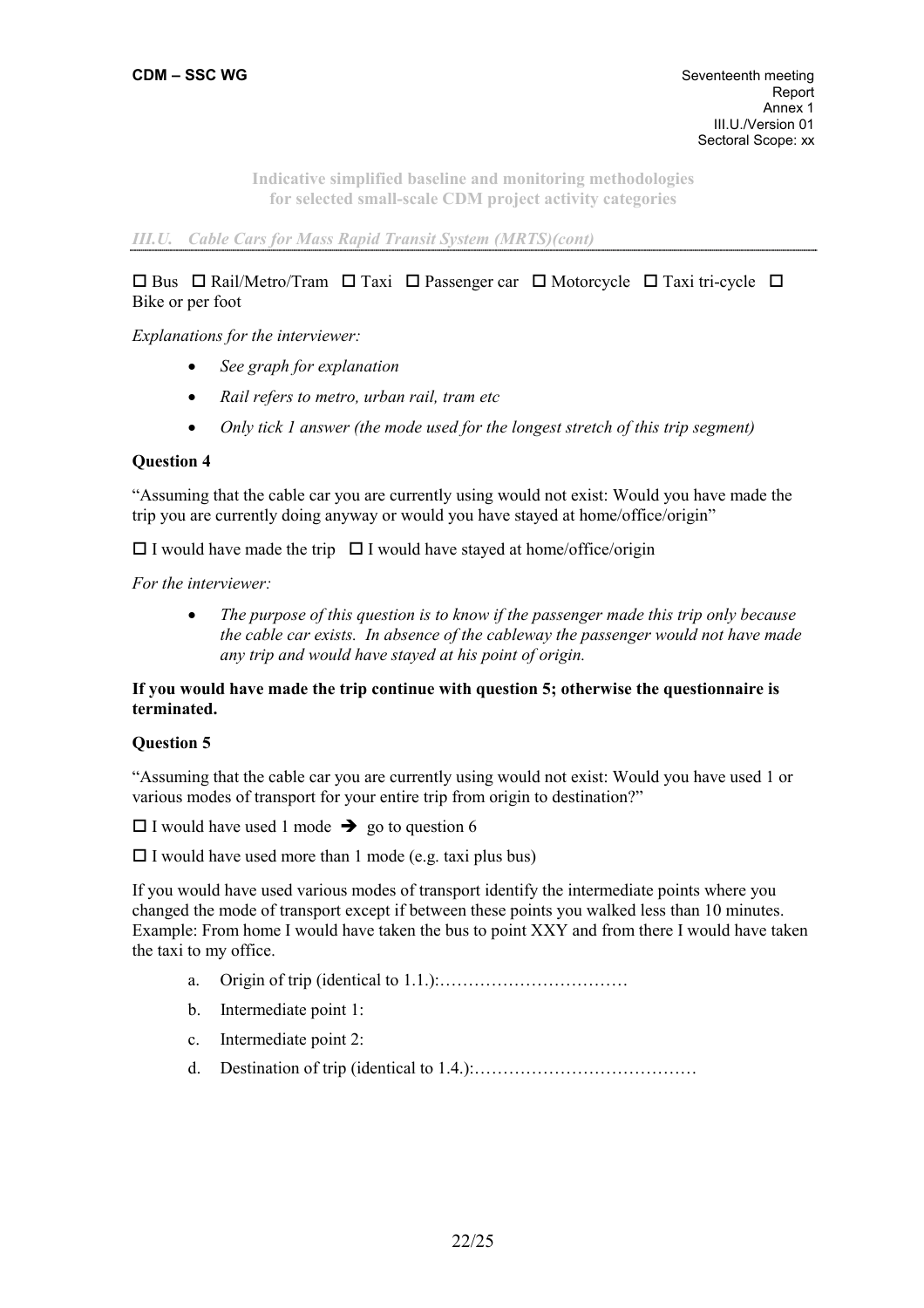## *III.U. Cable Cars for Mass Rapid Transit System (MRTS)(cont)*

### *For the interviewer*

- *The trip origin and the trip destination are identical to question 1 i.e. they are the actual trip starting point and the actual destination of the passenger you are questioning*
- *We want to know how the passenger would have reached his destination if the cable car would not exist i.e. the passenger should relate how he did this or a comparable trip before existence of the cable car using all other existing modes of transport he normally used.*
- *The trip route between origin and destination can and is usually different. We must reach however the same final destination.*
- *The passenger may have used one or various modes between starting and final point e.g. car plus bus or bus plus metro etc. Each time he would have changed modes we must identify the geographical point where he would have changed modes (23. and 24.)*
- *It is not previewed that more than 2 intermediate points exist (this would mean 3 modes of transport for 1 trip i.e. origin to point 1, point 1 to point 2, point 2 to destination). If the passenger used more modes and thus had more intermediate points these shall be added.*
- *Walking trips of less than 10 minutes are not counted e.g. walking from origin to bus station of less than 10 minutes is not counted as a separate trip.*
- *The points must be identified with a clear address. Use a map if it is unclear. If the person does not know or does not want to disclose this information then stop at this point. The questionnaire is deemed thereafter as non-valid*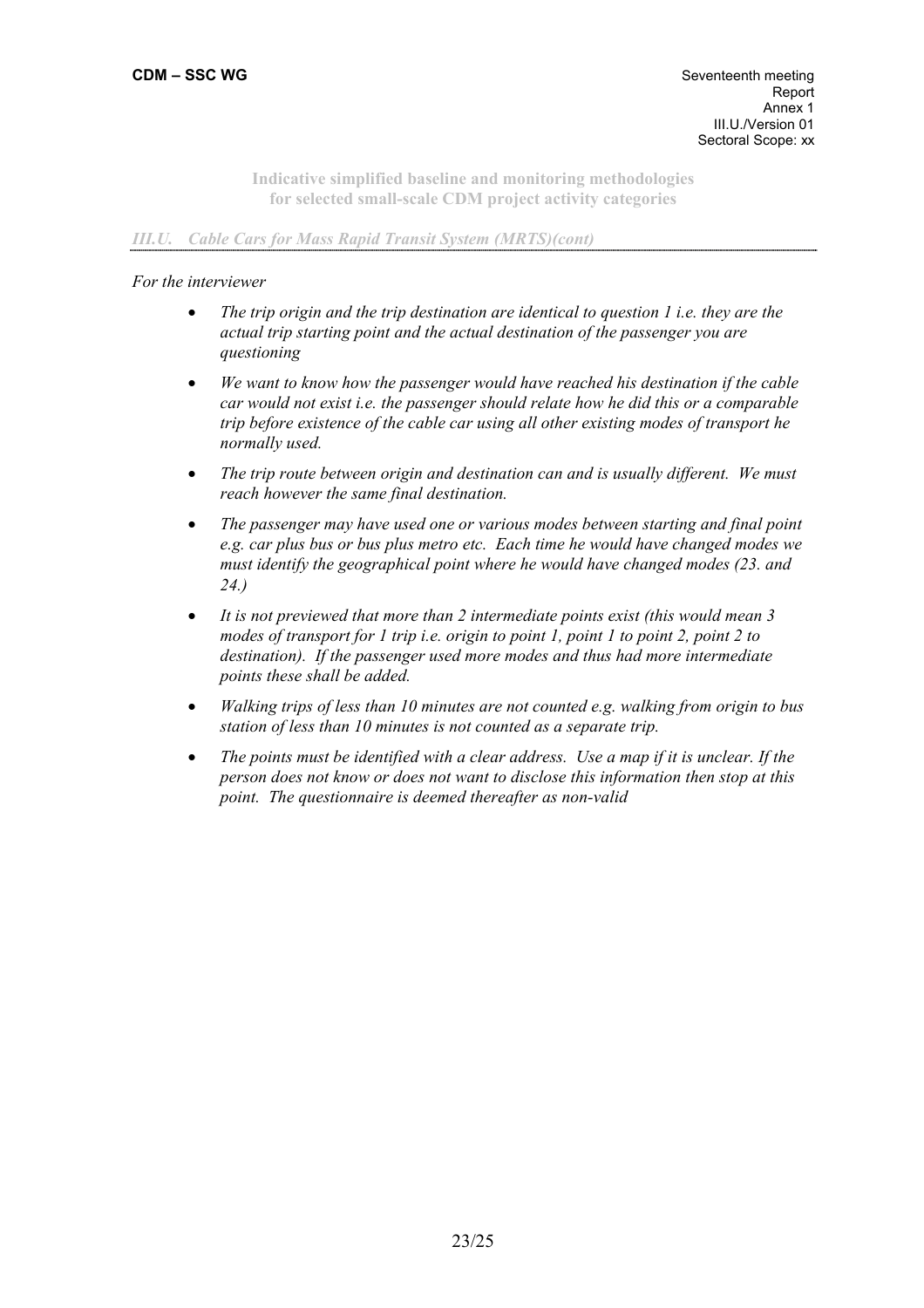*III.U. Cable Cars for Mass Rapid Transit System (MRTS)(cont)* 





**Calculation** of result by interviewer or  $3<sup>rd</sup>$  party:

1. Distance in meters origin to intermediate point:……………………..

Distance calculation based on:………………………..

2. Distance in meters from intermediate point to destination (if not identical):………… Distance calculation based on:………………………..

Idem if various intermediate points exist.

# **Question 6**

"What mode of transport would you have used between each identified point?" Please answer this question for each distance realized separately e.g. origin to XXY and XXY to destination.

Trip segment (based on question 5 e.g. origin to point XXY):…………………………….

Mode I would have used in absence of the cable car for this trip segment:

 $\Box$  Bus  $\Box$  Rail/Metro/Tram  $\Box$  Taxi  $\rightarrow$  go to 6A  $\Box$  Passenger car  $\rightarrow$  got to 6B  $\Box$  Motorcycle  $\rightarrow$  go to 6C  $\Box$  Taxi tri-cycle  $\rightarrow$  go to 6D  $\Box$  Bike or per foot

*Explanations for the interviewer:* 

- *See graph 2 for explanation*
- *Rail refers to metro, urban rail, tram etc*
- *Only tick 1 answer (the mode used for the longest stretch of this trip segment)*
- *For each segment of the trip note a separate answer*

# **Question 6A**

**"**Have you used a taxi in the last 6 months?"

 $\Box$  Yes  $\Box$  No